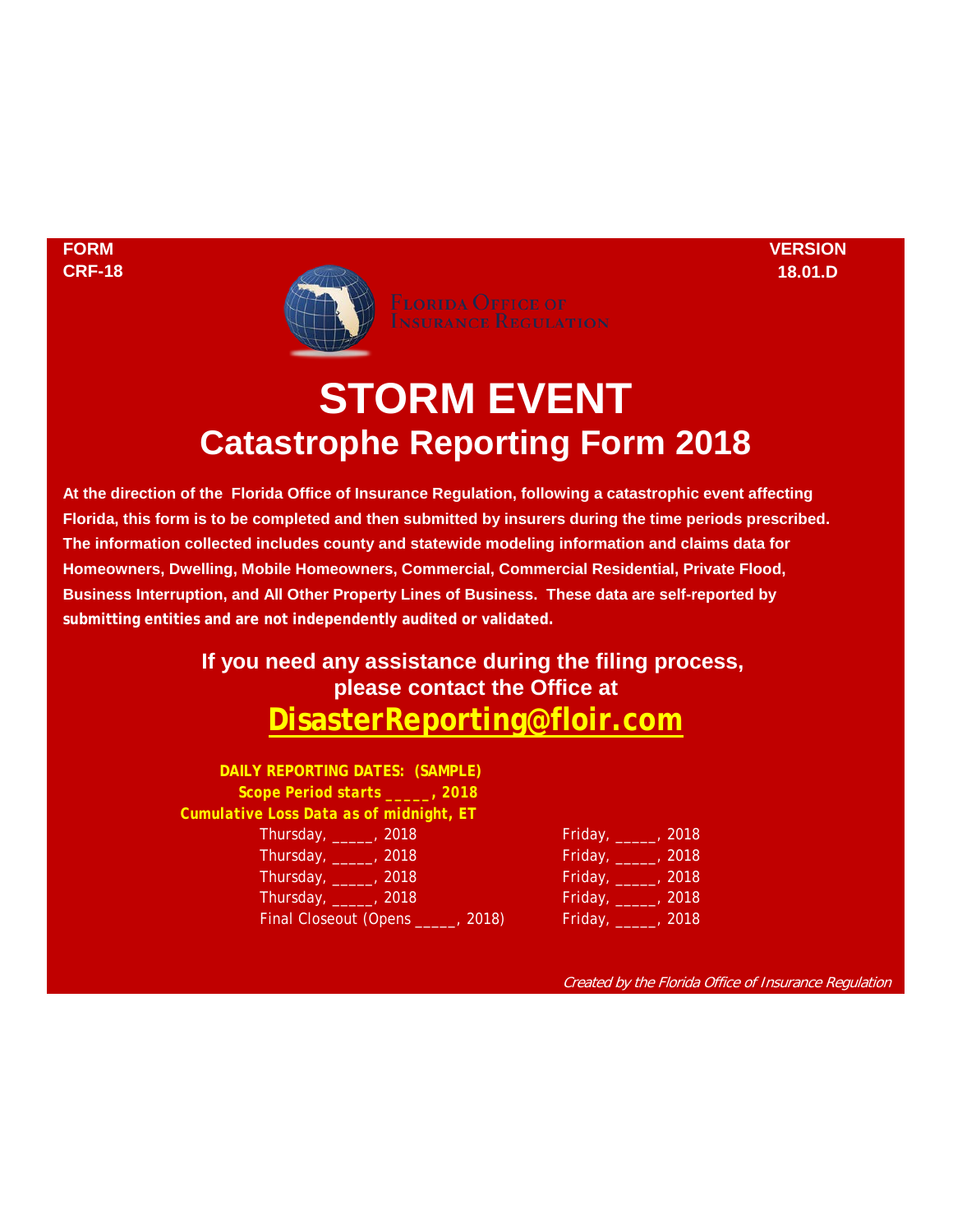| Section A: Contact and Statewide Modeling Information<br>THIS IS REQUIRED INFORMATION that is to be provided each time the Catastrophe Reporting Form is submitted                                                                                                                                                                                                                                                                                                                                                                                                                                                                                                                                                                                               |                                                                       |                                                |                                |
|------------------------------------------------------------------------------------------------------------------------------------------------------------------------------------------------------------------------------------------------------------------------------------------------------------------------------------------------------------------------------------------------------------------------------------------------------------------------------------------------------------------------------------------------------------------------------------------------------------------------------------------------------------------------------------------------------------------------------------------------------------------|-----------------------------------------------------------------------|------------------------------------------------|--------------------------------|
| to the Office of Insurance Regulation.<br>If you need additional information write to DisasterReporting@floir.com.                                                                                                                                                                                                                                                                                                                                                                                                                                                                                                                                                                                                                                               | <b>STORM EVENT NAME</b>                                               | <b>VALIDATION</b><br><b>CHECKS</b>             | <b>TRADE</b><br><b>SECRET?</b> |
| <b>Contact and General Questions</b>                                                                                                                                                                                                                                                                                                                                                                                                                                                                                                                                                                                                                                                                                                                             | Responses - Verify pre-populated cells are accurate before submission | <b>Required Data</b><br><b>Field Complete?</b> | As Set                         |
| What is the as-of date of the data submitted? (MM/DD/YYYY)                                                                                                                                                                                                                                                                                                                                                                                                                                                                                                                                                                                                                                                                                                       |                                                                       | <b>FALSE</b>                                   | <b>Not Applicable</b>          |
| Please provide the name of the individual who completed this form.                                                                                                                                                                                                                                                                                                                                                                                                                                                                                                                                                                                                                                                                                               |                                                                       | <b>FALSE</b>                                   | <b>Not Applicable</b>          |
| What is this individual's email address?                                                                                                                                                                                                                                                                                                                                                                                                                                                                                                                                                                                                                                                                                                                         |                                                                       | <b>FALSE</b>                                   | <b>Not Applicable</b>          |
| What is the best number where this individual can be reached?                                                                                                                                                                                                                                                                                                                                                                                                                                                                                                                                                                                                                                                                                                    |                                                                       | <b>FALSE</b>                                   | <b>Not Applicable</b>          |
| What is the Company's name?                                                                                                                                                                                                                                                                                                                                                                                                                                                                                                                                                                                                                                                                                                                                      |                                                                       | <b>FALSE</b>                                   | <b>Not Applicable</b>          |
| What is the Company's NAIC Code? ("00000" if no NAIC Code exists)                                                                                                                                                                                                                                                                                                                                                                                                                                                                                                                                                                                                                                                                                                |                                                                       | <b>FALSE</b>                                   | <b>Not Applicable</b>          |
| What is the Florida Company Code?                                                                                                                                                                                                                                                                                                                                                                                                                                                                                                                                                                                                                                                                                                                                |                                                                       | <b>FALSE</b>                                   | <b>Not Applicable</b>          |
| What is the Company's FEIN?                                                                                                                                                                                                                                                                                                                                                                                                                                                                                                                                                                                                                                                                                                                                      |                                                                       | <b>FALSE</b>                                   | <b>Not Applicable</b>          |
| What is the Company's NAIC group code? ("0000" if no NAIC group code exists)                                                                                                                                                                                                                                                                                                                                                                                                                                                                                                                                                                                                                                                                                     |                                                                       | <b>FALSE</b>                                   | <b>Not Applicable</b>          |
| What is the State of domicile?                                                                                                                                                                                                                                                                                                                                                                                                                                                                                                                                                                                                                                                                                                                                   |                                                                       | <b>FALSE</b>                                   | <b>Not Applicable</b>          |
| First report only - Attach model output for the company's book of business for this event.<br>Dollar Amount of Estimated Gross Payable Loss from Event (Gross of Reinsurance). This<br>includes any anticipated claim expense or cost incurred by the direct insurer during the<br>processing of the claim (Loss Adjustment Expense). Include all property and casualty lines of<br>business.<br>If necessary, estimate projected total losses gross of reinsurance based on your reinsurance<br>chart. The Office realizes this number may change in future reports as actual claims are<br>reported, paid and settled with the reinsurers. (in whole dollars)<br>Projected Net Retention Resulting from the Event - Include all property and casualty lines of |                                                                       | <b>FALSE</b>                                   | <b>No</b>                      |
| business.<br>If necessary, estimate projected net retention based on your reinsurance chart. The Office<br>realizes this number may change in future reports as actual claims are reported, paid and<br>settled with the reinsurers, (in whole dollars)<br>Dollar Amount of Estimated Payable Loss from Event covered by Reinsurance or Other Loss-                                                                                                                                                                                                                                                                                                                                                                                                              |                                                                       | <b>FALSE</b>                                   | <b>No</b>                      |
| Transfer Agreements.<br>If necessary, estimate projected losses covered by reinsurance based on your reinsurance<br>chart. The Office realizes this number may change in future reports as actual claims are<br>reported, paid and settled with the reinsurers. (in whole dollars)                                                                                                                                                                                                                                                                                                                                                                                                                                                                               |                                                                       | <b>FALSE</b>                                   | <b>No</b>                      |
| What is the full name of the Model and Version Used for Financial Projections? If no Model                                                                                                                                                                                                                                                                                                                                                                                                                                                                                                                                                                                                                                                                       |                                                                       | <b>FALSE</b>                                   | <b>No</b>                      |
| and Version used, enter NA. (maximum of 250 characters)<br>Did the company turn on the following switches when running the Model?                                                                                                                                                                                                                                                                                                                                                                                                                                                                                                                                                                                                                                |                                                                       |                                                | <b>No</b>                      |
| Long-Term                                                                                                                                                                                                                                                                                                                                                                                                                                                                                                                                                                                                                                                                                                                                                        |                                                                       | <b>FALSE</b>                                   | <b>No</b>                      |
| <b>Demand Surge</b>                                                                                                                                                                                                                                                                                                                                                                                                                                                                                                                                                                                                                                                                                                                                              |                                                                       | <b>FALSE</b>                                   | <b>No</b>                      |
| Storm Surge (Flood only)                                                                                                                                                                                                                                                                                                                                                                                                                                                                                                                                                                                                                                                                                                                                         |                                                                       | <b>FALSE</b>                                   | <b>No</b>                      |
| If the Name and Version of Model Used for Financial Projections is N/A, how did the Company<br>evaluate the losses reported? (maximum of 250 characters)                                                                                                                                                                                                                                                                                                                                                                                                                                                                                                                                                                                                         |                                                                       | <b>TRUE</b>                                    | <b>No</b>                      |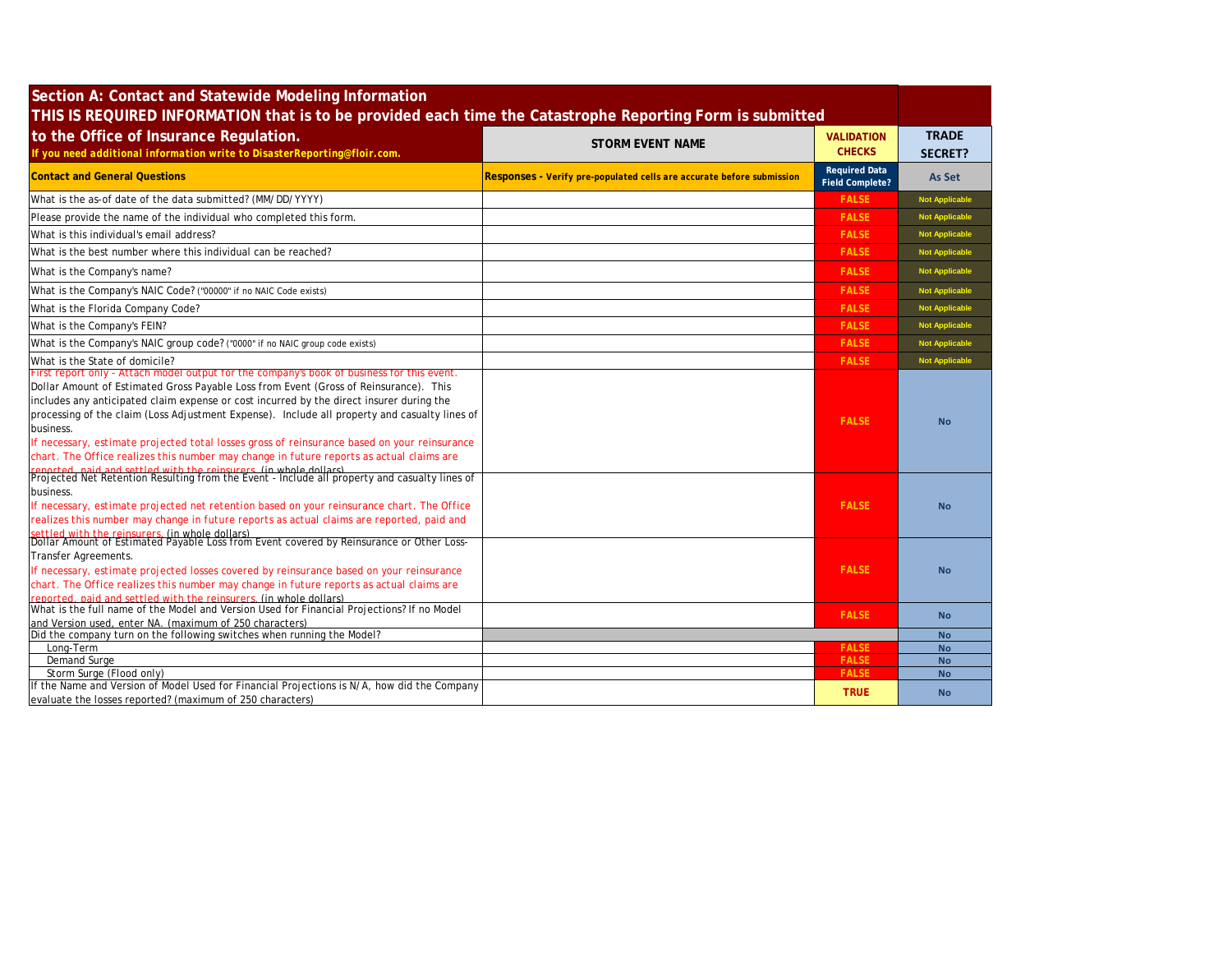|                                                                                                                                                                                                                       | Section B: Summary of Data: Florida Statewide Totals for this Report |                                                                         |                                     |                                      | This Page Is Not Trade Secret           |                                                   |               | <b>Report Date Not Entered</b><br><b>STORM EVENT NAME</b>                   |                                                                               |                                                                                                |                                                                                            | Validation<br><b>Checks</b> |
|-----------------------------------------------------------------------------------------------------------------------------------------------------------------------------------------------------------------------|----------------------------------------------------------------------|-------------------------------------------------------------------------|-------------------------------------|--------------------------------------|-----------------------------------------|---------------------------------------------------|---------------|-----------------------------------------------------------------------------|-------------------------------------------------------------------------------|------------------------------------------------------------------------------------------------|--------------------------------------------------------------------------------------------|-----------------------------|
| <b>Lines of Business</b>                                                                                                                                                                                              |                                                                      | <b>Total Insured</b><br>Policies in Force Value of Policies<br>in Force | <b>Number of Claims</b><br>Reported | <b>Claims Closed with</b><br>Payment | <b>Claims Closed</b><br>without Payment | Number of Open Percent of Claims<br><b>Claims</b> | <b>Closed</b> | Paid Loss Excluding Loss<br><b>Adjustment Expense</b><br>(in Whole Dollars) | <b>Paid Allocated Loss</b><br><b>Adjustment Expense</b><br>(in Whole Dollars) | Case Incurred Loss<br><b>Excluding Loss</b><br><b>Adjustment Expense</b><br>(in Whole Dollars) | <b>Case Allocated Loss</b><br>Adjustment<br>Expense (in Whole Fields Complete?<br>Dollars) | <b>Required Data</b>        |
| <b>Residential Property</b>                                                                                                                                                                                           |                                                                      |                                                                         |                                     |                                      |                                         |                                                   | 0.0%          |                                                                             |                                                                               |                                                                                                |                                                                                            | <b>TRUE</b>                 |
| Homeowners                                                                                                                                                                                                            |                                                                      |                                                                         |                                     |                                      |                                         |                                                   | 0.0%          | \$0 <sub>1</sub>                                                            |                                                                               |                                                                                                |                                                                                            | <b>FALSE</b>                |
| Dwelling                                                                                                                                                                                                              |                                                                      |                                                                         |                                     |                                      |                                         |                                                   | 0.0%          | \$0 <sub>1</sub>                                                            |                                                                               |                                                                                                |                                                                                            | <b>FALSE</b>                |
| <b>Mobile Homeowners</b>                                                                                                                                                                                              |                                                                      |                                                                         |                                     |                                      |                                         |                                                   | 0.0%          | \$0                                                                         |                                                                               |                                                                                                |                                                                                            | <b>FALSE</b>                |
| <b>Commercial Residential</b>                                                                                                                                                                                         |                                                                      |                                                                         |                                     |                                      |                                         |                                                   | 0.0%          | \$0 <sub>1</sub>                                                            |                                                                               |                                                                                                |                                                                                            | <b>FALSE</b>                |
| <b>Commercial Property</b>                                                                                                                                                                                            |                                                                      |                                                                         |                                     |                                      |                                         |                                                   | 0.0%          |                                                                             |                                                                               |                                                                                                |                                                                                            | <b>FALSE</b>                |
| <b>Private Flood</b>                                                                                                                                                                                                  |                                                                      |                                                                         |                                     |                                      |                                         |                                                   | 0.0%          |                                                                             |                                                                               |                                                                                                |                                                                                            | <b>FALSE</b>                |
| <b>Business Interruption</b>                                                                                                                                                                                          |                                                                      |                                                                         |                                     |                                      |                                         |                                                   | 0.0%          |                                                                             |                                                                               |                                                                                                |                                                                                            | <b>FALSE</b>                |
| Other Lines of Business*                                                                                                                                                                                              |                                                                      |                                                                         |                                     |                                      |                                         |                                                   | 0.0%          |                                                                             |                                                                               |                                                                                                |                                                                                            | <b>FALSE</b>                |
| <b>TOTALS</b>                                                                                                                                                                                                         |                                                                      |                                                                         |                                     |                                      |                                         |                                                   | 0.0%          | \$0                                                                         |                                                                               | \$0                                                                                            | \$0                                                                                        | <b>TRUE</b>                 |
| Statewide Policies in Force (column k). Total Insured Value of Policies in Force (column L), Paid ALAE (column S), Case Incurred Loss (column T), and Case ALAE (column U) must be entered for each line of business, |                                                                      |                                                                         |                                     |                                      |                                         |                                                   |               |                                                                             |                                                                               |                                                                                                |                                                                                            |                             |

### **\*Select the coverages included in the "Other Lines of Business" section: TRUE Fire** TRUE

TRUE

| Farmowners Multi-Peril<br>Ocean Marine<br><b>Inland Marine</b><br>PPA Physical Damage<br>Aircraft<br>Glass<br>Boiler and Machinery<br><b>Industrial Fire</b><br>Industrial Extended Coverage<br>Multi-Peril Crop |  | нге                               |
|------------------------------------------------------------------------------------------------------------------------------------------------------------------------------------------------------------------|--|-----------------------------------|
|                                                                                                                                                                                                                  |  |                                   |
| <b>Commercial Auto Physical Damage</b>                                                                                                                                                                           |  |                                   |
|                                                                                                                                                                                                                  |  |                                   |
|                                                                                                                                                                                                                  |  |                                   |
|                                                                                                                                                                                                                  |  |                                   |
|                                                                                                                                                                                                                  |  |                                   |
|                                                                                                                                                                                                                  |  |                                   |
|                                                                                                                                                                                                                  |  |                                   |
|                                                                                                                                                                                                                  |  |                                   |
|                                                                                                                                                                                                                  |  |                                   |
|                                                                                                                                                                                                                  |  |                                   |
|                                                                                                                                                                                                                  |  | Surplus Lines Property & Casualty |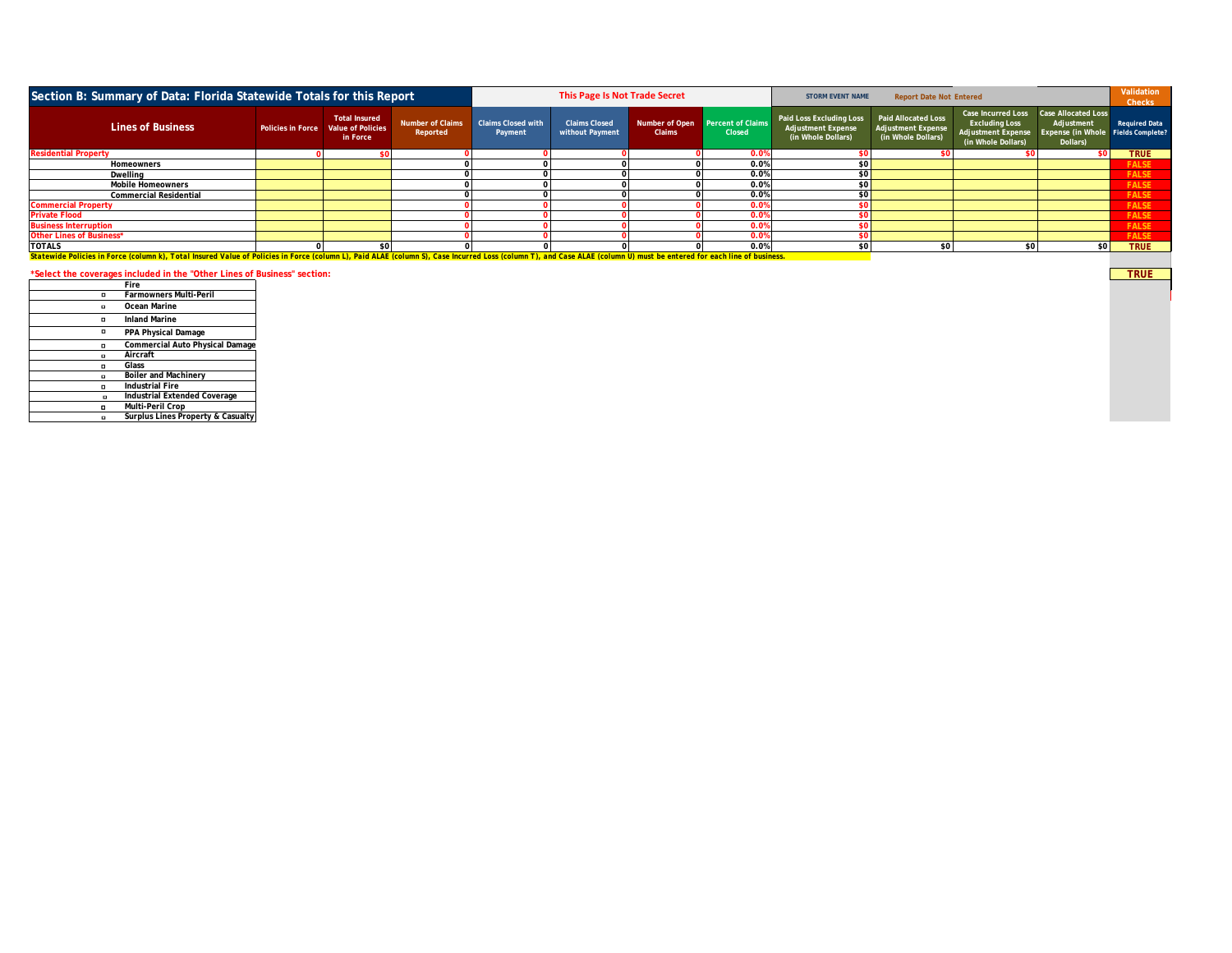#### **Section C - Insurance Types (Appearance by Tab)**

**For every "Claims and Payment by County of Occurrence," the submitter is to provide the following information for each county where claims were received for the reporting EVENT as described below:**

**As this template may be applied to disaster reporting, "EVENT" means a storm system that has been declared by the National Hurricane Center of the National Weather Service. The duration of the "reporting event" includes the time period, in Florida: a. Beginning at the time a storm watch or storm warning is issued for any part of Florida by the National Hurricane Center of the National Weather Service;** 

**b. Continuing for the time period during which the storm conditions exist anywhere in Florida; and** 

**c. Ending 72 hours following the termination of the last storm watch or storm warning issued for any part of Florida by the National Hurricane Center of the National Weather Service.**

#### **Definitions used throughout Section C:**

**All Other Lines of Business, by Florida County:** All other property lines of business specifically not listed below. This requires a description of the types of covered policies in the Summary tab.

**Business Interruption, by Florida County:** Includes losses under a commercial policy for loss of income, operating expenses, and extra expenses while a business is restoring operations.

**Case Incurred Loss** (in whole dollars): Indemnity case reserves and payments to date. Estimates of Incurred but not reported (IBNR) should not be included.

**Commercial Claims Received, by Florida County:** Coverages sold to commercial owners which is not Commercial Residential. Normally reported on lines 1 - Fire; 2 - Allied Lines; 5.1 - Commercial Multi-Peril (non-liability portion) or 5.2 - Commercial Multi-Peril (liability portion) on the NAIC Annual Statement Exhibit of Premiums and Losses (State Page).

**Commercial Residential Claims Received, by Florida County:** Commercial residential insurance purchased by commercial entities for apartment buildings, condominium associations and homeowners associations. Normally reported on lines 1 - Fire; 2 - Allied Lines; 5.1 - Commercial Multi-Peril (non-liability portion) or 5.2 - Commercial Multi-Peril (liability portion) on the NAIC Annual Statement Exhibit of Premiums and Losses (State Page).

**Dwelling Claims Received, by Florida County:** Coverages sold to property owners or tenants occupying a described property that is used exclusively for residential purposes. Generally reported on line 1 - Fire on the NAIC Annual Statement Exhibit of Premiums and Losses (State Page).

**Florida County and Multiple Florida Counties: All entries must be submitted according to the boundaries of the 67 legal counties in the State of Florida, except when multiple counties are involved.** The "County of Occurrence Unknown at Time of Reporting" category may only be utilized after every effort has been made to assign each claim to the specific county in which the loss occurred. Additional detail may be requested for each claim reported in this category.

**Homeowners Claims Received, by Florida County:** Coverages sold to homeowners, condominium unit-owners, and tenants occupying a described property that is used exclusively for residential purposes. Generally reported on line 4 - Homeowners Multi-Peril on the NAIC Annual Statement Exhibit of Premiums and Losses (State Page).

**Mobile Homeowners Claims Received, by Florida County:** Coverages sold to mobile homeowners occupying a described property that is used exclusively for residential purposes. Generally reported on lines 1 - Fire or 4 - Homeowners Multi-Peril on the NAIC Annual Statement Exhibit of Premiums and Losses (State Page).

**Number of Claims Closed With Payment:** This means claimant has received payment of the full, agreed upon settlement amount, and no additional payments are expected to be incurred by the insurer for this specific claim. These claims are mutually exclusive from, and are not to be included in, the "Number of Claims Closed Without Payment" discussed below.

**Number of Claims Closed Without Payment:** This means claims have been denied or where no payment is to be made to the policyholder. This also includes claims determined to be below the policy deductible. These claims are mutually exclusive from, and are not to be included in, the "Number of Claims Closed With Payment" discussed above.

**Number of Claims Reported:** Any notice to an insurer or its agent by a claimant or an insured that reasonably apprises the insurer that a loss has occurred. Include only those Florida claims received on a direct basis AND only those claims associated with the Reporting Categories contained in Section C of this workbook (see Section C tabs).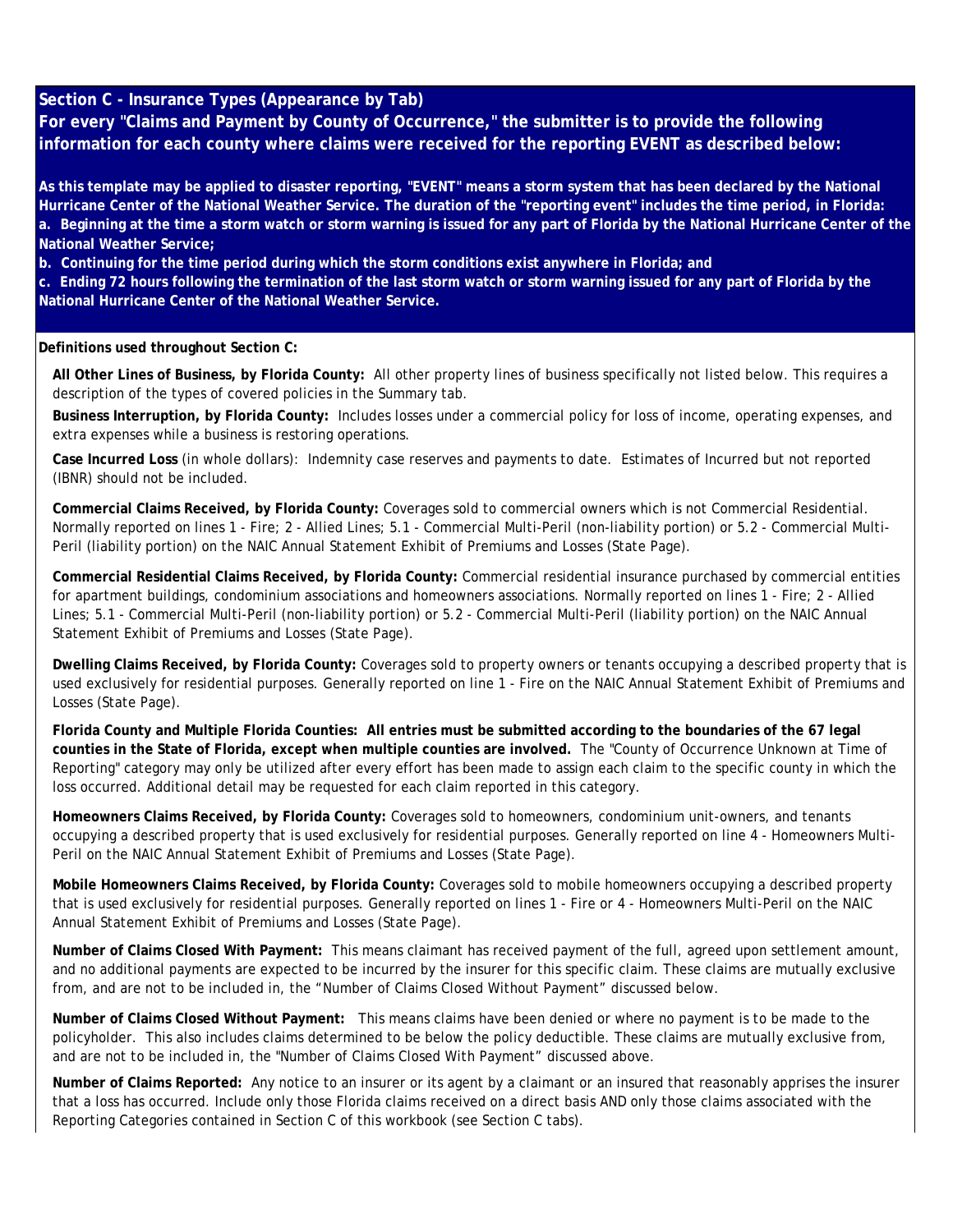**Number of Open Claims:** This means settlement has not yet been reached, **or**, if settlement has been reached *and payment is due, the* claimant has not yet received payment of the full, agreed upon settlement amount.

**Paid Loss** (in whole dollars): Indemnity payments, but excludes adjustment expense. Payments should be net of actual salvage and subrogation recoveries. For applicable lines, include losses associated with loss of use, additional living expense, fair rental value, etc.

**Private Flood Claims Received, by Florida County:** Flood insurance coverage underwritten by private insurers that is not associated with the Federal Flood Insurance Program. Generally reported on line 2.1 - Allied Lines on the NAIC Annual Statement Exhibit of Premiums and Losses (State Page).

#### **Row Validation Check #1: "Number of Claims Closed with Payments" "Number of Claims Closed without Payments" + "Number of Open Claims" "Number of Claims Reported" Row Validation Check #2: If the "Number of Claims Reported" = 0, then "Paid Loss" must also = 0.** in the appropriate filing component designed for this purpose. Regardless of a filing's trade secret status, all filings may be **Two validations are used in the Section C tabs of this data template:** Submitting a "Trade Secret" Filing If You Need Assistance . . . Data Validations If you have any questions or need assistance in filing, please contact Market Data Collections at 850-413-3147 or via email: Trade secret filings may be completed in accordance with Sec. 624.4213, F.S. This is done on a tab with a trade secret window option by clicking on the down-arrow that appears when the box is selected, then choosing "Trade Secret Information on this Page". To qualify for trade secret protection, the filer must additionally file a properly-executed trade secret affidavit part of post-event aggregate reporting.

[DisasterReporting@floir.com](mailto:DisasterReporting@floir.com)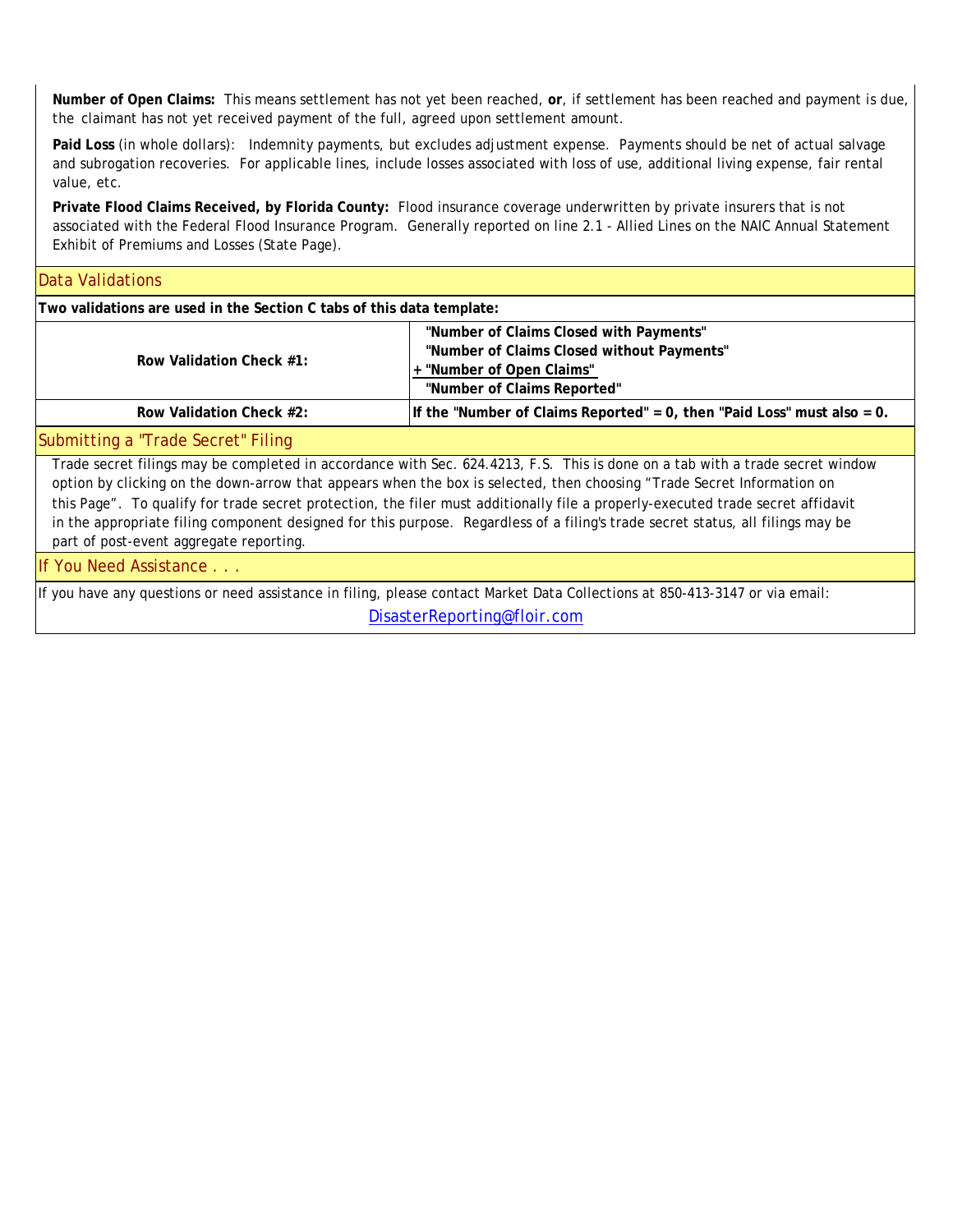| Section C: Homeowners Claims and Payments by County of Occurrence<br>Please distribute your claims data in appropriate rows below. |                                                                                   |                                                      |                          |                                 |                          |                       |                      |  |  |  |  |
|------------------------------------------------------------------------------------------------------------------------------------|-----------------------------------------------------------------------------------|------------------------------------------------------|--------------------------|---------------------------------|--------------------------|-----------------------|----------------------|--|--|--|--|
| <b>STORM EVENT NAME</b>                                                                                                            |                                                                                   |                                                      |                          |                                 |                          |                       |                      |  |  |  |  |
| <b>County of Occurrence</b>                                                                                                        | Number of Claims<br>Number of<br>Closed with<br><b>Claims Reported</b><br>Payment | Number of Claims<br><b>Closed without</b><br>Payment | Number of Open<br>Claims | Paid Loss<br>(in Whole Dollars) | <b>Validation Checks</b> | <b>Error Messages</b> | <b>TRADE SECRET?</b> |  |  |  |  |
| <b>ALACHUA</b>                                                                                                                     |                                                                                   |                                                      |                          |                                 | <b>TRUE</b>              |                       | As Set<br>No         |  |  |  |  |
| <b>BAKER</b>                                                                                                                       |                                                                                   |                                                      |                          |                                 | <b>TRUE</b>              |                       | No                   |  |  |  |  |
| BAY                                                                                                                                |                                                                                   |                                                      |                          |                                 | <b>TRUE</b>              |                       | $\mathsf{No}$        |  |  |  |  |
| <b>BRADFORD</b>                                                                                                                    |                                                                                   |                                                      |                          |                                 | <b>TRUE</b>              |                       | No                   |  |  |  |  |
| <b>BREVARD</b>                                                                                                                     |                                                                                   |                                                      |                          |                                 | <b>TRUE</b>              |                       | $\mathsf{No}$        |  |  |  |  |
| <b>BROWARD</b>                                                                                                                     |                                                                                   |                                                      |                          |                                 | <b>TRUE</b>              |                       | <b>No</b>            |  |  |  |  |
| CALHOUN                                                                                                                            |                                                                                   |                                                      |                          |                                 | <b>TRUE</b>              |                       | $\mathsf{No}$        |  |  |  |  |
| CHARLOTTE                                                                                                                          |                                                                                   |                                                      |                          |                                 | <b>TRUE</b>              |                       | No                   |  |  |  |  |
| <b>CITRUS</b>                                                                                                                      |                                                                                   |                                                      |                          |                                 | <b>TRUE</b>              |                       | No                   |  |  |  |  |
| CLAY                                                                                                                               |                                                                                   |                                                      |                          |                                 | <b>TRUE</b>              |                       | $\mathsf{No}$        |  |  |  |  |
| <b>COLLIER</b>                                                                                                                     |                                                                                   |                                                      |                          |                                 | <b>TRUE</b>              |                       | No                   |  |  |  |  |
| COLUMBIA                                                                                                                           |                                                                                   |                                                      |                          |                                 | <b>TRUE</b>              |                       | No                   |  |  |  |  |
| DE SOTO                                                                                                                            |                                                                                   |                                                      |                          |                                 | <b>TRUE</b>              |                       | $\mathsf{No}$        |  |  |  |  |
| <b>DIXIE</b>                                                                                                                       |                                                                                   |                                                      |                          |                                 | <b>TRUE</b>              |                       | No                   |  |  |  |  |
| <b>DUVAL</b>                                                                                                                       |                                                                                   |                                                      |                          |                                 | <b>TRUE</b>              |                       | No                   |  |  |  |  |
| <b>ESCAMBIA</b>                                                                                                                    |                                                                                   |                                                      |                          |                                 | <b>TRUE</b>              |                       | No                   |  |  |  |  |
| <b>FLAGLER</b>                                                                                                                     |                                                                                   |                                                      |                          |                                 | <b>TRUE</b>              |                       | No                   |  |  |  |  |
| <b>FRANKLIN</b>                                                                                                                    |                                                                                   |                                                      |                          |                                 | <b>TRUE</b>              |                       | No                   |  |  |  |  |
| <b>GADSDEN</b>                                                                                                                     |                                                                                   |                                                      |                          |                                 | <b>TRUE</b>              |                       | No                   |  |  |  |  |
| <b>GILCHRIST</b>                                                                                                                   |                                                                                   |                                                      |                          |                                 | <b>TRUE</b>              |                       | No                   |  |  |  |  |
| <b>GLADES</b>                                                                                                                      |                                                                                   |                                                      |                          |                                 | <b>TRUE</b>              |                       | No                   |  |  |  |  |
| <b>GULF</b>                                                                                                                        |                                                                                   |                                                      |                          |                                 | <b>TRUE</b>              |                       | No                   |  |  |  |  |
| <b>HAMILTON</b>                                                                                                                    |                                                                                   |                                                      |                          |                                 | <b>TRUE</b>              |                       | $\mathsf{No}$        |  |  |  |  |
| HARDEE                                                                                                                             |                                                                                   |                                                      |                          |                                 | <b>TRUE</b>              |                       | No                   |  |  |  |  |
| <b>HENDRY</b>                                                                                                                      |                                                                                   |                                                      |                          |                                 | <b>TRUE</b>              |                       | $\mathsf{No}$        |  |  |  |  |
| <b>HERNANDO</b>                                                                                                                    |                                                                                   |                                                      |                          |                                 | <b>TRUE</b>              |                       | $\mathsf{No}$        |  |  |  |  |
| <b>HIGHLANDS</b>                                                                                                                   |                                                                                   |                                                      |                          |                                 | <b>TRUE</b>              |                       | $\mathsf{No}$        |  |  |  |  |
| <b>HILLSBOROUGH</b>                                                                                                                |                                                                                   |                                                      |                          |                                 | <b>TRUE</b>              |                       | No                   |  |  |  |  |
| <b>HOLMES</b>                                                                                                                      |                                                                                   |                                                      |                          |                                 | <b>TRUE</b>              |                       | No                   |  |  |  |  |
| <b>INDIAN RIVER</b>                                                                                                                |                                                                                   |                                                      |                          |                                 | <b>TRUE</b>              |                       | $\mathsf{No}$        |  |  |  |  |
| <b>JACKSON</b>                                                                                                                     |                                                                                   |                                                      |                          |                                 | <b>TRUE</b>              |                       | $\mathsf{No}$        |  |  |  |  |
| <b>JEFFERSON</b>                                                                                                                   |                                                                                   |                                                      |                          |                                 | <b>TRUE</b>              |                       | $\mathsf{No}$        |  |  |  |  |
| LAFAYETTE                                                                                                                          |                                                                                   |                                                      |                          |                                 | <b>TRUE</b>              |                       | $\mathsf{No}$        |  |  |  |  |
| LAKE                                                                                                                               |                                                                                   |                                                      |                          |                                 | <b>TRUE</b>              |                       | $\mathsf{No}$        |  |  |  |  |
| <b>LEE</b>                                                                                                                         |                                                                                   |                                                      |                          |                                 | <b>TRUE</b>              |                       | $\mathsf{No}$        |  |  |  |  |
| LEON                                                                                                                               |                                                                                   |                                                      |                          |                                 | <b>TRUE</b>              |                       | $\mathsf{No}$        |  |  |  |  |
| LEVY                                                                                                                               |                                                                                   |                                                      |                          |                                 | <b>TRUE</b>              |                       | $\mathsf{No}$        |  |  |  |  |
| <b>LIBERTY</b>                                                                                                                     |                                                                                   |                                                      |                          |                                 | TRUE                     |                       | $\mathsf{No}$        |  |  |  |  |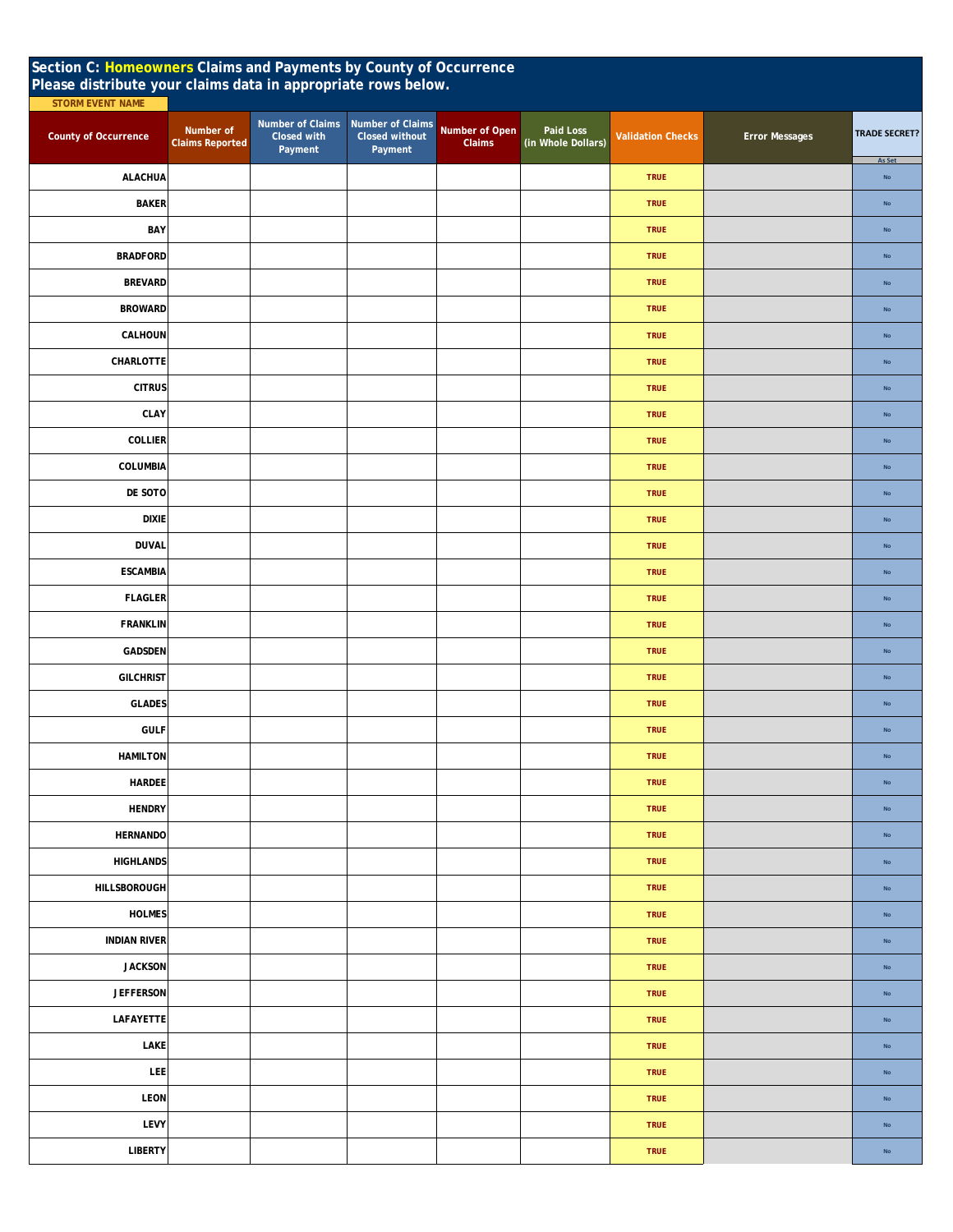| <b>MADISON</b>                                              |              |                             |          |     | <b>TRUE</b> | No            |
|-------------------------------------------------------------|--------------|-----------------------------|----------|-----|-------------|---------------|
| MANATEE                                                     |              |                             |          |     | TRUE        | No            |
| <b>MARION</b>                                               |              |                             |          |     | <b>TRUE</b> | No            |
| <b>MARTIN</b>                                               |              |                             |          |     | TRUE        | No            |
| MIAMI-DADE                                                  |              |                             |          |     | <b>TRUE</b> | No            |
| <b>MONROE</b>                                               |              |                             |          |     | <b>TRUE</b> | No            |
| NASSAU                                                      |              |                             |          |     | TRUE        | No            |
| <b>OKALOOSA</b>                                             |              |                             |          |     | <b>TRUE</b> | No            |
| OKEECHOBEE                                                  |              |                             |          |     | TRUE        | No            |
| ORANGE                                                      |              |                             |          |     | TRUE        | $\mathsf{No}$ |
| OSCEOLA                                                     |              |                             |          |     | TRUE        | No            |
| PALM BEACH                                                  |              |                             |          |     | <b>TRUE</b> | No            |
| PASCO                                                       |              |                             |          |     | <b>TRUE</b> | No            |
| <b>PINELLAS</b>                                             |              |                             |          |     | <b>TRUE</b> | No            |
| <b>POLK</b>                                                 |              |                             |          |     | <b>TRUE</b> | No            |
| PUTNAM                                                      |              |                             |          |     | TRUE        | No            |
| <b>SANTA ROSA</b>                                           |              |                             |          |     | <b>TRUE</b> | No            |
| SARASOTA                                                    |              |                             |          |     | TRUE        | No            |
| SEMINOLE                                                    |              |                             |          |     | TRUE        | No            |
| ST JOHNS                                                    |              |                             |          |     | <b>TRUE</b> | No            |
| <b>ST LUCIE</b>                                             |              |                             |          |     | <b>TRUE</b> | No            |
| <b>SUMTER</b>                                               |              |                             |          |     | TRUE        | No            |
| SUWANNEE                                                    |              |                             |          |     | <b>TRUE</b> | No            |
| <b>TAYLOR</b>                                               |              |                             |          |     | <b>TRUE</b> | No            |
| <b>UNION</b>                                                |              |                             |          |     | TRUE        | $\mathsf{No}$ |
| VOLUSIA                                                     |              |                             |          |     | <b>TRUE</b> | No            |
| WAKULLA                                                     |              |                             |          |     | TRUE        | No            |
| WALTON                                                      |              |                             |          |     | <b>TRUE</b> | No            |
| <b>WASHINGTON</b>                                           |              |                             |          |     | TRUE        | No            |
| County of Occurrence<br><b>Unknown at Time of Reporting</b> |              |                             |          |     | TRUE        | $\mathsf{No}$ |
| <b>Statewide Total</b><br>(Auto-Calculated)                 | $\mathbf{0}$ | $\mathbf 0$<br>$\mathbf{0}$ | $\bf{0}$ | \$0 |             |               |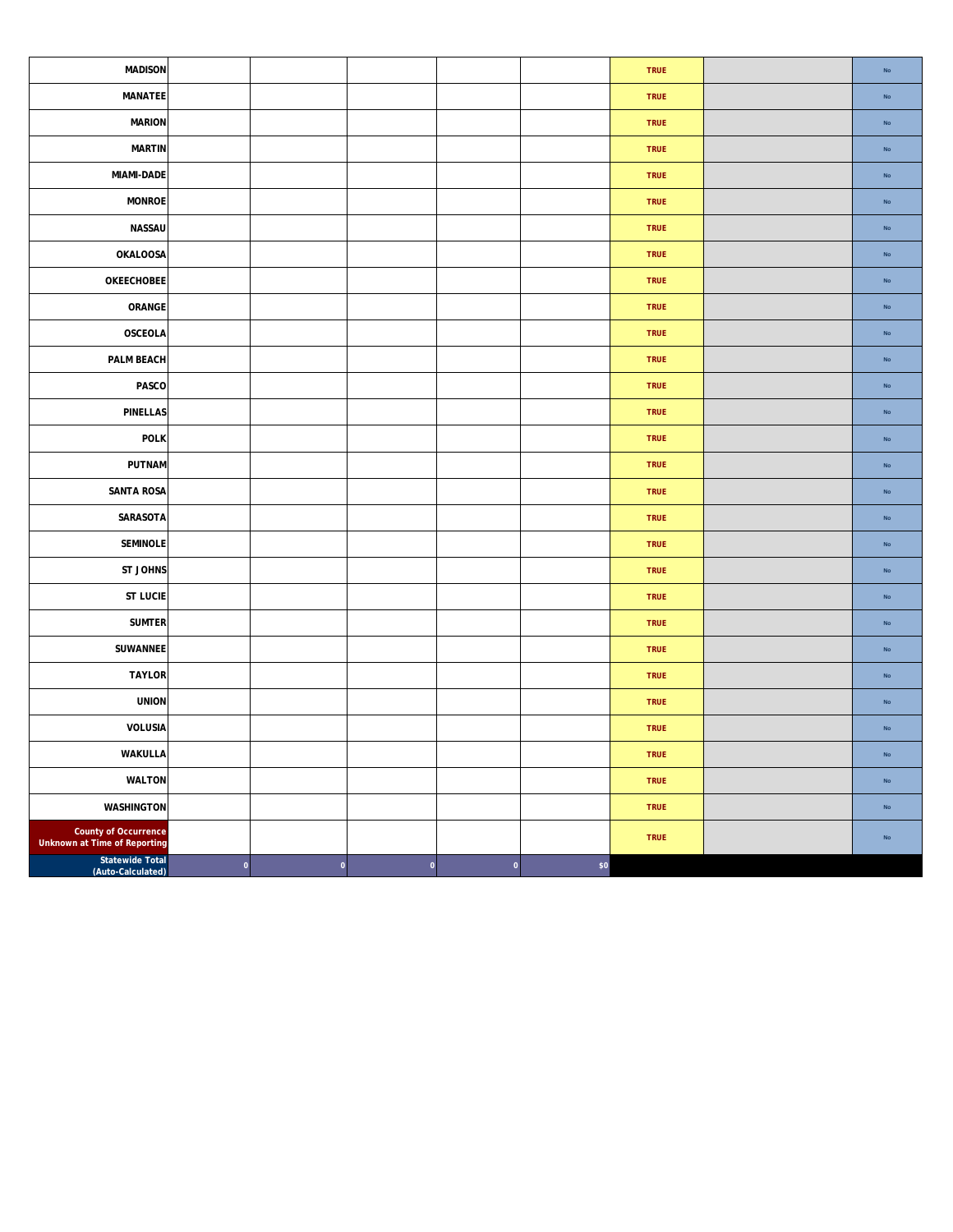| Section C: Dwelling Claims and Payments by County of Occurrence<br>Please distribute your claims data in appropriate rows below. |                              |                                                |                                               |                          |                                 |                      |                       |                         |  |  |
|----------------------------------------------------------------------------------------------------------------------------------|------------------------------|------------------------------------------------|-----------------------------------------------|--------------------------|---------------------------------|----------------------|-----------------------|-------------------------|--|--|
| <b>STORM EVENT NAME</b>                                                                                                          |                              |                                                |                                               |                          |                                 |                      |                       |                         |  |  |
| <b>County of Occurrence</b>                                                                                                      | Number of Claims<br>Reported | Number of Claims<br><b>Closed with Payment</b> | Number of Claims<br>Closed without<br>Payment | Number of Open<br>Claims | Paid Loss<br>(in Whole Dollars) | Validation<br>Checks | <b>Error Messages</b> | <b>TRADE</b><br>SECRET? |  |  |
| <b>ALACHUA</b>                                                                                                                   |                              |                                                |                                               |                          |                                 | <b>TRUE</b>          |                       | ${\sf No}$              |  |  |
| <b>BAKER</b>                                                                                                                     |                              |                                                |                                               |                          |                                 | <b>TRUE</b>          |                       | $\mathsf{No}$           |  |  |
| BAY                                                                                                                              |                              |                                                |                                               |                          |                                 | <b>TRUE</b>          |                       | $\mathsf{No}$           |  |  |
| <b>BRADFORD</b>                                                                                                                  |                              |                                                |                                               |                          |                                 | <b>TRUE</b>          |                       | $\mathsf{No}$           |  |  |
| <b>BREVARD</b>                                                                                                                   |                              |                                                |                                               |                          |                                 | <b>TRUE</b>          |                       | $\mathsf{No}$           |  |  |
| <b>BROWARD</b>                                                                                                                   |                              |                                                |                                               |                          |                                 | <b>TRUE</b>          |                       | $\mathsf{No}$           |  |  |
| CALHOUN                                                                                                                          |                              |                                                |                                               |                          |                                 | <b>TRUE</b>          |                       | $\mathsf{No}$           |  |  |
| CHARLOTTE                                                                                                                        |                              |                                                |                                               |                          |                                 | <b>TRUE</b>          |                       | No                      |  |  |
| <b>CITRUS</b>                                                                                                                    |                              |                                                |                                               |                          |                                 | <b>TRUE</b>          |                       | $\mathsf{No}$           |  |  |
| <b>CLAY</b>                                                                                                                      |                              |                                                |                                               |                          |                                 | <b>TRUE</b>          |                       | $\mathsf{No}$           |  |  |
| <b>COLLIER</b>                                                                                                                   |                              |                                                |                                               |                          |                                 | <b>TRUE</b>          |                       | No                      |  |  |
| COLUMBIA                                                                                                                         |                              |                                                |                                               |                          |                                 | <b>TRUE</b>          |                       | $\mathsf{No}$           |  |  |
| DE SOTO                                                                                                                          |                              |                                                |                                               |                          |                                 | <b>TRUE</b>          |                       | $\mathsf{No}$           |  |  |
| <b>DIXIE</b>                                                                                                                     |                              |                                                |                                               |                          |                                 | <b>TRUE</b>          |                       | $\mathsf{No}$           |  |  |
| <b>DUVAL</b>                                                                                                                     |                              |                                                |                                               |                          |                                 | <b>TRUE</b>          |                       | $\mathsf{No}$           |  |  |
| <b>ESCAMBIA</b>                                                                                                                  |                              |                                                |                                               |                          |                                 | <b>TRUE</b>          |                       | $\mathsf{No}$           |  |  |
| <b>FLAGLER</b>                                                                                                                   |                              |                                                |                                               |                          |                                 | <b>TRUE</b>          |                       | $\mathsf{No}$           |  |  |
| <b>FRANKLIN</b>                                                                                                                  |                              |                                                |                                               |                          |                                 | <b>TRUE</b>          |                       | $\mathsf{No}$           |  |  |
| <b>GADSDEN</b>                                                                                                                   |                              |                                                |                                               |                          |                                 | <b>TRUE</b>          |                       | No                      |  |  |
| <b>GILCHRIST</b>                                                                                                                 |                              |                                                |                                               |                          |                                 | <b>TRUE</b>          |                       | $\mathsf{No}$           |  |  |
| <b>GLADES</b>                                                                                                                    |                              |                                                |                                               |                          |                                 | <b>TRUE</b>          |                       | $\mathsf{No}$           |  |  |
| <b>GULF</b>                                                                                                                      |                              |                                                |                                               |                          |                                 | <b>TRUE</b>          |                       | <b>No</b>               |  |  |
| <b>HAMILTON</b>                                                                                                                  |                              |                                                |                                               |                          |                                 | <b>TRUE</b>          |                       | $\mathsf{No}$           |  |  |
| <b>HARDEE</b>                                                                                                                    |                              |                                                |                                               |                          |                                 | <b>TRUE</b>          |                       | No                      |  |  |
| <b>HENDRY</b>                                                                                                                    |                              |                                                |                                               |                          |                                 | <b>TRUE</b>          |                       | $\mathsf{No}$           |  |  |
| <b>HERNANDO</b>                                                                                                                  |                              |                                                |                                               |                          |                                 | <b>TRUE</b>          |                       | $\mathsf{No}$           |  |  |
| <b>HIGHLANDS</b>                                                                                                                 |                              |                                                |                                               |                          |                                 | <b>TRUE</b>          |                       | $\mathsf{No}$           |  |  |
| HILLSBOROUGH                                                                                                                     |                              |                                                |                                               |                          |                                 | <b>TRUE</b>          |                       | $\mathsf{No}$           |  |  |
| <b>HOLMES</b>                                                                                                                    |                              |                                                |                                               |                          |                                 | <b>TRUE</b>          |                       | $\mathsf{No}$           |  |  |
| <b>INDIAN RIVER</b>                                                                                                              |                              |                                                |                                               |                          |                                 | <b>TRUE</b>          |                       | $\mathsf{No}$           |  |  |
| <b>JACKSON</b>                                                                                                                   |                              |                                                |                                               |                          |                                 | <b>TRUE</b>          |                       | $\mathsf{No}$           |  |  |
| <b>JEFFERSON</b>                                                                                                                 |                              |                                                |                                               |                          |                                 | <b>TRUE</b>          |                       | $\mathsf{No}$           |  |  |
| LAFAYETTE                                                                                                                        |                              |                                                |                                               |                          |                                 | <b>TRUE</b>          |                       | $\mathsf{No}$           |  |  |
| LAKE                                                                                                                             |                              |                                                |                                               |                          |                                 | <b>TRUE</b>          |                       | $\mathsf{No}$           |  |  |
| LEE                                                                                                                              |                              |                                                |                                               |                          |                                 | <b>TRUE</b>          |                       | $\mathsf{No}$           |  |  |
| <b>LEON</b>                                                                                                                      |                              |                                                |                                               |                          |                                 | <b>TRUE</b>          |                       | $\mathsf{No}$           |  |  |
| LEVY                                                                                                                             |                              |                                                |                                               |                          |                                 | <b>TRUE</b>          |                       | No                      |  |  |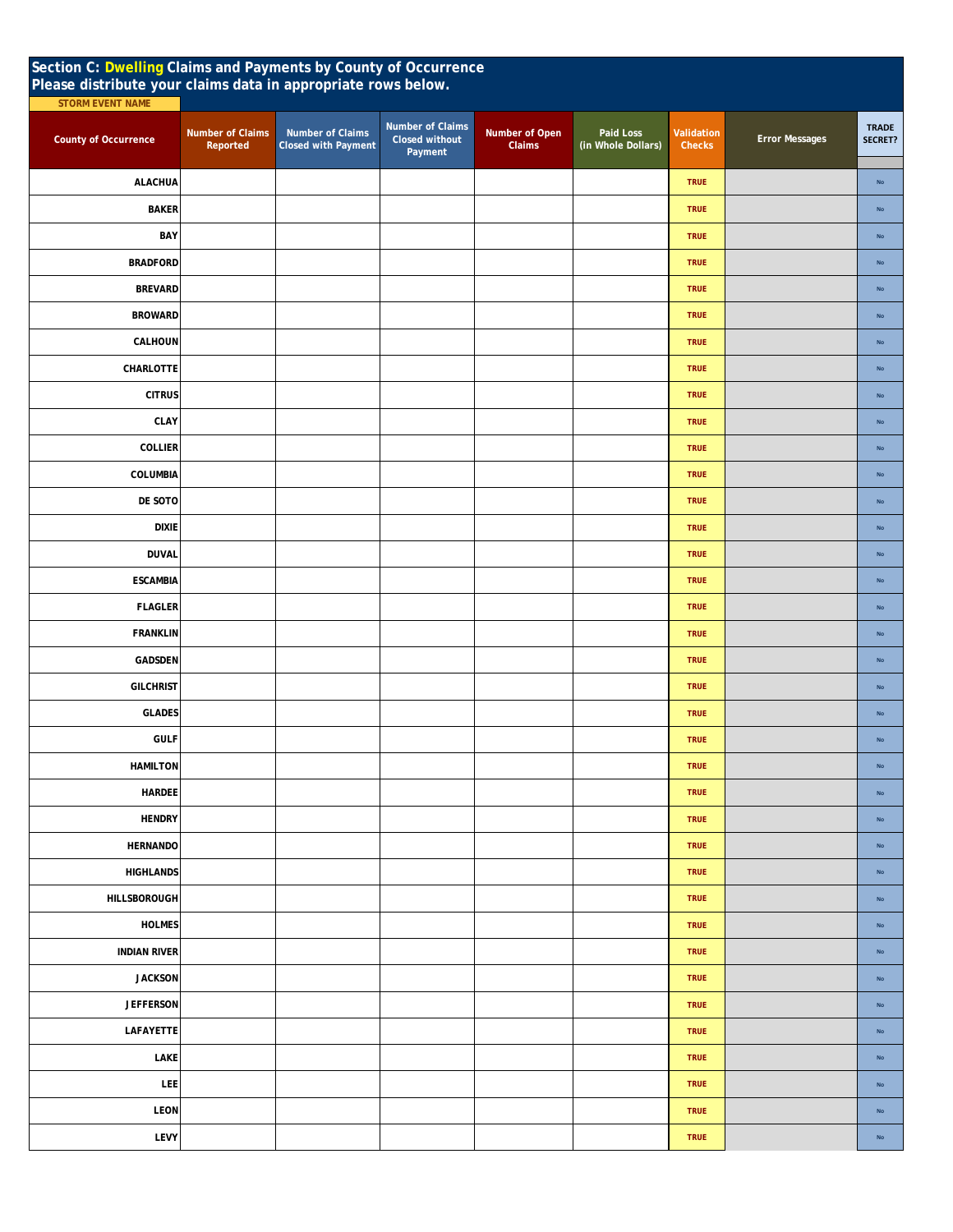| <b>LIBERTY</b>                                              |             |             |                    |             |     | <b>TRUE</b> | $\mathsf{No}$ |
|-------------------------------------------------------------|-------------|-------------|--------------------|-------------|-----|-------------|---------------|
| <b>MADISON</b>                                              |             |             |                    |             |     | <b>TRUE</b> | ${\sf No}$    |
| MANATEE                                                     |             |             |                    |             |     | TRUE        | $\mathsf{No}$ |
| <b>MARION</b>                                               |             |             |                    |             |     | TRUE        | ${\sf No}$    |
| <b>MARTIN</b>                                               |             |             |                    |             |     | <b>TRUE</b> | ${\sf No}$    |
| MIAMI-DADE                                                  |             |             |                    |             |     | TRUE        | $\mathsf{No}$ |
| <b>MONROE</b>                                               |             |             |                    |             |     | <b>TRUE</b> | $\mathsf{No}$ |
| NASSAU                                                      |             |             |                    |             |     | TRUE        | ${\sf No}$    |
| <b>OKALOOSA</b>                                             |             |             |                    |             |     | TRUE        | $\mathsf{No}$ |
| <b>OKEECHOBEE</b>                                           |             |             |                    |             |     | TRUE        | $\mathsf{No}$ |
| ORANGE                                                      |             |             |                    |             |     | TRUE        | ${\sf No}$    |
| <b>OSCEOLA</b>                                              |             |             |                    |             |     | <b>TRUE</b> | $\mathsf{No}$ |
| PALM BEACH                                                  |             |             |                    |             |     | <b>TRUE</b> | $\mathsf{No}$ |
| PASCO                                                       |             |             |                    |             |     | TRUE        | $\mathsf{No}$ |
| <b>PINELLAS</b>                                             |             |             |                    |             |     | TRUE        | $\mathsf{No}$ |
| <b>POLK</b>                                                 |             |             |                    |             |     | TRUE        | ${\sf No}$    |
| PUTNAM                                                      |             |             |                    |             |     | TRUE        | ${\sf No}$    |
| <b>SANTA ROSA</b>                                           |             |             |                    |             |     | <b>TRUE</b> | $\mathsf{No}$ |
| SARASOTA                                                    |             |             |                    |             |     | <b>TRUE</b> | ${\sf No}$    |
| <b>SEMINOLE</b>                                             |             |             |                    |             |     | <b>TRUE</b> | $\mathsf{No}$ |
| ST JOHNS                                                    |             |             |                    |             |     | <b>TRUE</b> | $\mathsf{No}$ |
| <b>ST LUCIE</b>                                             |             |             |                    |             |     | TRUE        | ${\sf No}$    |
| <b>SUMTER</b>                                               |             |             |                    |             |     | TRUE        | $\mathsf{No}$ |
| SUWANNEE                                                    |             |             |                    |             |     | <b>TRUE</b> | $\mathsf{No}$ |
| <b>TAYLOR</b>                                               |             |             |                    |             |     | TRUE        | $\mathsf{No}$ |
| <b>UNION</b>                                                |             |             |                    |             |     | <b>TRUE</b> | $\mathsf{No}$ |
| VOLUSIA                                                     |             |             |                    |             |     | <b>TRUE</b> | No            |
| <b>WAKULLA</b>                                              |             |             |                    |             |     | TRUE        | $\mathsf{No}$ |
| <b>WALTON</b>                                               |             |             |                    |             |     | <b>TRUE</b> | ${\sf No}$    |
| <b>WASHINGTON</b>                                           |             |             |                    |             |     | <b>TRUE</b> | ${\sf No}$    |
| <b>County of Occurrence</b><br>Unknown at Time of Reporting |             |             |                    |             |     | <b>TRUE</b> | $\mathsf{No}$ |
| Statewide Total<br>(Auto-Calculated)                        | $\mathbf 0$ | $\mathbf 0$ | $\pmb{\mathsf{O}}$ | $\mathbf 0$ | \$0 |             |               |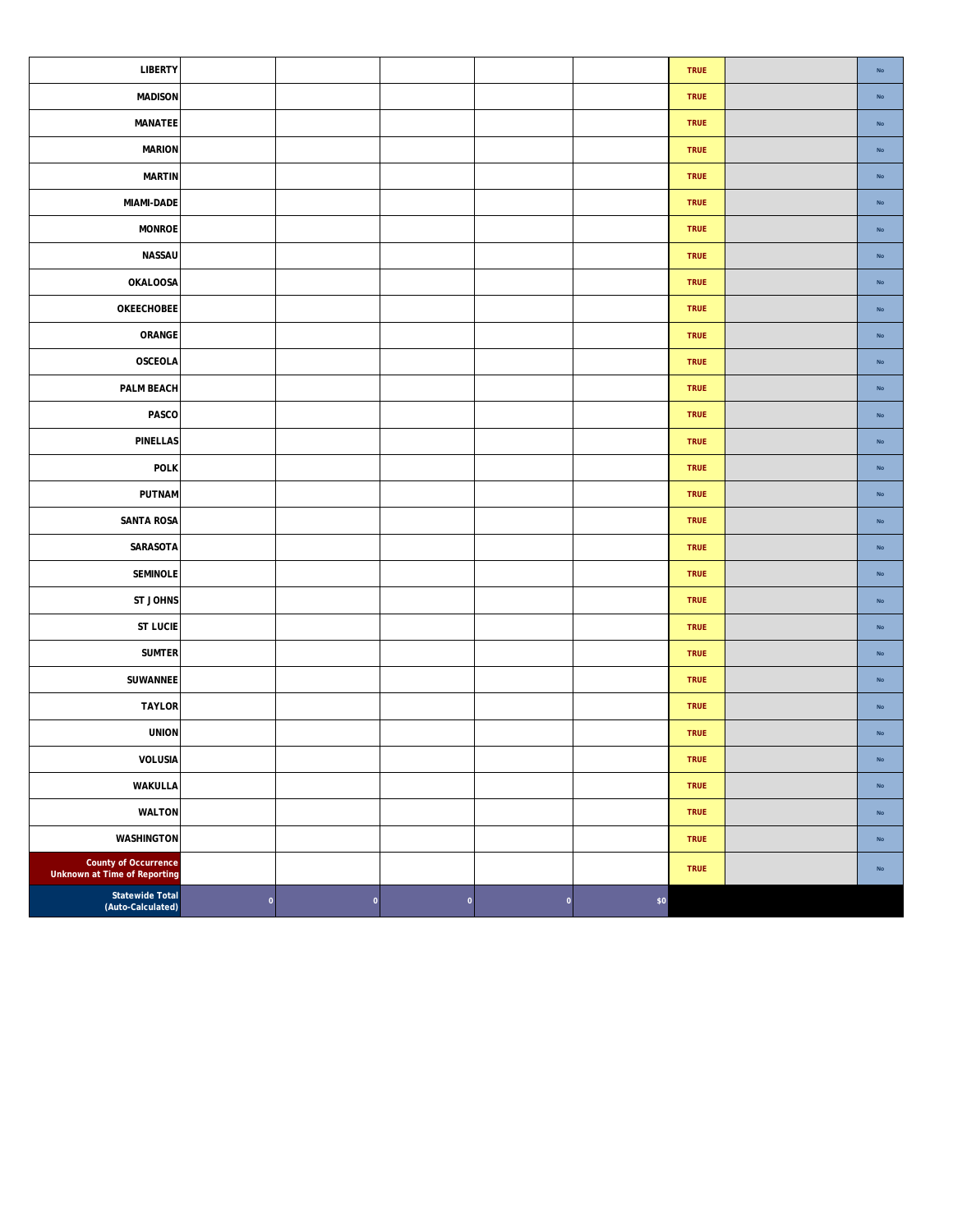| Section C: Mobile Homeowners Claims and Payments by County of Occurrence<br>Please distribute your claims data in appropriate rows below.<br><b>STORM EVENT NAME</b> |                                     |                                                |                                               |                          |                                 |                             |                       |                                |
|----------------------------------------------------------------------------------------------------------------------------------------------------------------------|-------------------------------------|------------------------------------------------|-----------------------------------------------|--------------------------|---------------------------------|-----------------------------|-----------------------|--------------------------------|
| <b>County of Occurrence</b>                                                                                                                                          | <b>Number of Claims</b><br>Reported | Number of Claims<br><b>Closed with Payment</b> | Number of Claims<br>Closed without<br>Payment | Number of Open<br>Claims | Paid Loss<br>(in Whole Dollars) | Validation<br><b>Checks</b> | <b>Error Messages</b> | <b>TRADE SECRET?</b><br>As Set |
| <b>ALACHUA</b>                                                                                                                                                       |                                     |                                                |                                               |                          |                                 | <b>TRUE</b>                 |                       | No                             |
| <b>BAKER</b>                                                                                                                                                         |                                     |                                                |                                               |                          |                                 | <b>TRUE</b>                 |                       | $\mathsf{No}$                  |
| BAY                                                                                                                                                                  |                                     |                                                |                                               |                          |                                 | <b>TRUE</b>                 |                       | $\mathsf{No}$                  |
| <b>BRADFORD</b>                                                                                                                                                      |                                     |                                                |                                               |                          |                                 | <b>TRUE</b>                 |                       | No                             |
| <b>BREVARD</b>                                                                                                                                                       |                                     |                                                |                                               |                          |                                 | <b>TRUE</b>                 |                       | ${\sf No}$                     |
| <b>BROWARD</b>                                                                                                                                                       |                                     |                                                |                                               |                          |                                 | <b>TRUE</b>                 |                       | No                             |
| CALHOUN                                                                                                                                                              |                                     |                                                |                                               |                          |                                 | <b>TRUE</b>                 |                       | $\mathsf{No}$                  |
| CHARLOTTE                                                                                                                                                            |                                     |                                                |                                               |                          |                                 | <b>TRUE</b>                 |                       | No                             |
| <b>CITRUS</b>                                                                                                                                                        |                                     |                                                |                                               |                          |                                 | <b>TRUE</b>                 |                       | No                             |
| CLAY                                                                                                                                                                 |                                     |                                                |                                               |                          |                                 | <b>TRUE</b>                 |                       | ${\sf No}$                     |
| COLLIER                                                                                                                                                              |                                     |                                                |                                               |                          |                                 | <b>TRUE</b>                 |                       | $\mathsf{No}$                  |
| COLUMBIA                                                                                                                                                             |                                     |                                                |                                               |                          |                                 | <b>TRUE</b>                 |                       | $\mathsf{No}$                  |
| DE SOTO                                                                                                                                                              |                                     |                                                |                                               |                          |                                 | <b>TRUE</b>                 |                       | No                             |
| <b>DIXIE</b>                                                                                                                                                         |                                     |                                                |                                               |                          |                                 | <b>TRUE</b>                 |                       | ${\sf No}$                     |
| <b>DUVAL</b>                                                                                                                                                         |                                     |                                                |                                               |                          |                                 | <b>TRUE</b>                 |                       | $\mathsf{No}$                  |
| <b>ESCAMBIA</b>                                                                                                                                                      |                                     |                                                |                                               |                          |                                 | <b>TRUE</b>                 |                       | $\mathsf{No}$                  |
| <b>FLAGLER</b>                                                                                                                                                       |                                     |                                                |                                               |                          |                                 | <b>TRUE</b>                 |                       | No                             |
| <b>FRANKLIN</b>                                                                                                                                                      |                                     |                                                |                                               |                          |                                 | <b>TRUE</b>                 |                       | No                             |
| GADSDEN                                                                                                                                                              |                                     |                                                |                                               |                          |                                 | <b>TRUE</b>                 |                       | $\mathsf{No}$                  |
| <b>GILCHRIST</b>                                                                                                                                                     |                                     |                                                |                                               |                          |                                 | <b>TRUE</b>                 |                       | $\mathsf{No}$                  |
| <b>GLADES</b>                                                                                                                                                        |                                     |                                                |                                               |                          |                                 | <b>TRUE</b>                 |                       | ${\sf No}$                     |
| <b>GULF</b>                                                                                                                                                          |                                     |                                                |                                               |                          |                                 | <b>TRUE</b>                 |                       | $\mathsf{No}$                  |
| <b>HAMILTON</b>                                                                                                                                                      |                                     |                                                |                                               |                          |                                 | <b>TRUE</b>                 |                       | <b>No</b>                      |
| <b>HARDEE</b>                                                                                                                                                        |                                     |                                                |                                               |                          |                                 | <b>TRUE</b>                 |                       | <b>No</b>                      |
| <b>HENDRY</b>                                                                                                                                                        |                                     |                                                |                                               |                          |                                 | <b>TRUE</b>                 |                       | ${\sf No}$                     |
| <b>HERNANDO</b>                                                                                                                                                      |                                     |                                                |                                               |                          |                                 | <b>TRUE</b>                 |                       | ${\sf No}$                     |
| <b>HIGHLANDS</b>                                                                                                                                                     |                                     |                                                |                                               |                          |                                 | <b>TRUE</b>                 |                       | $\mathsf{No}$                  |
| HILLSBOROUGH                                                                                                                                                         |                                     |                                                |                                               |                          |                                 | <b>TRUE</b>                 |                       | $\mathsf{No}$                  |
| <b>HOLMES</b>                                                                                                                                                        |                                     |                                                |                                               |                          |                                 | <b>TRUE</b>                 |                       | No                             |
| <b>INDIAN RIVER</b>                                                                                                                                                  |                                     |                                                |                                               |                          |                                 | <b>TRUE</b>                 |                       | ${\sf No}$                     |
| <b>JACKSON</b>                                                                                                                                                       |                                     |                                                |                                               |                          |                                 | <b>TRUE</b>                 |                       | $\mathsf{No}$                  |
| <b>JEFFERSON</b>                                                                                                                                                     |                                     |                                                |                                               |                          |                                 | <b>TRUE</b>                 |                       | $\mathsf{No}$                  |
| LAFAYETTE                                                                                                                                                            |                                     |                                                |                                               |                          |                                 | <b>TRUE</b>                 |                       | <b>No</b>                      |
| LAKE                                                                                                                                                                 |                                     |                                                |                                               |                          |                                 | <b>TRUE</b>                 |                       | $\mathsf{No}$                  |
| LEE                                                                                                                                                                  |                                     |                                                |                                               |                          |                                 | <b>TRUE</b>                 |                       | No                             |
| LEON                                                                                                                                                                 |                                     |                                                |                                               |                          |                                 | <b>TRUE</b>                 |                       | ${\sf No}$                     |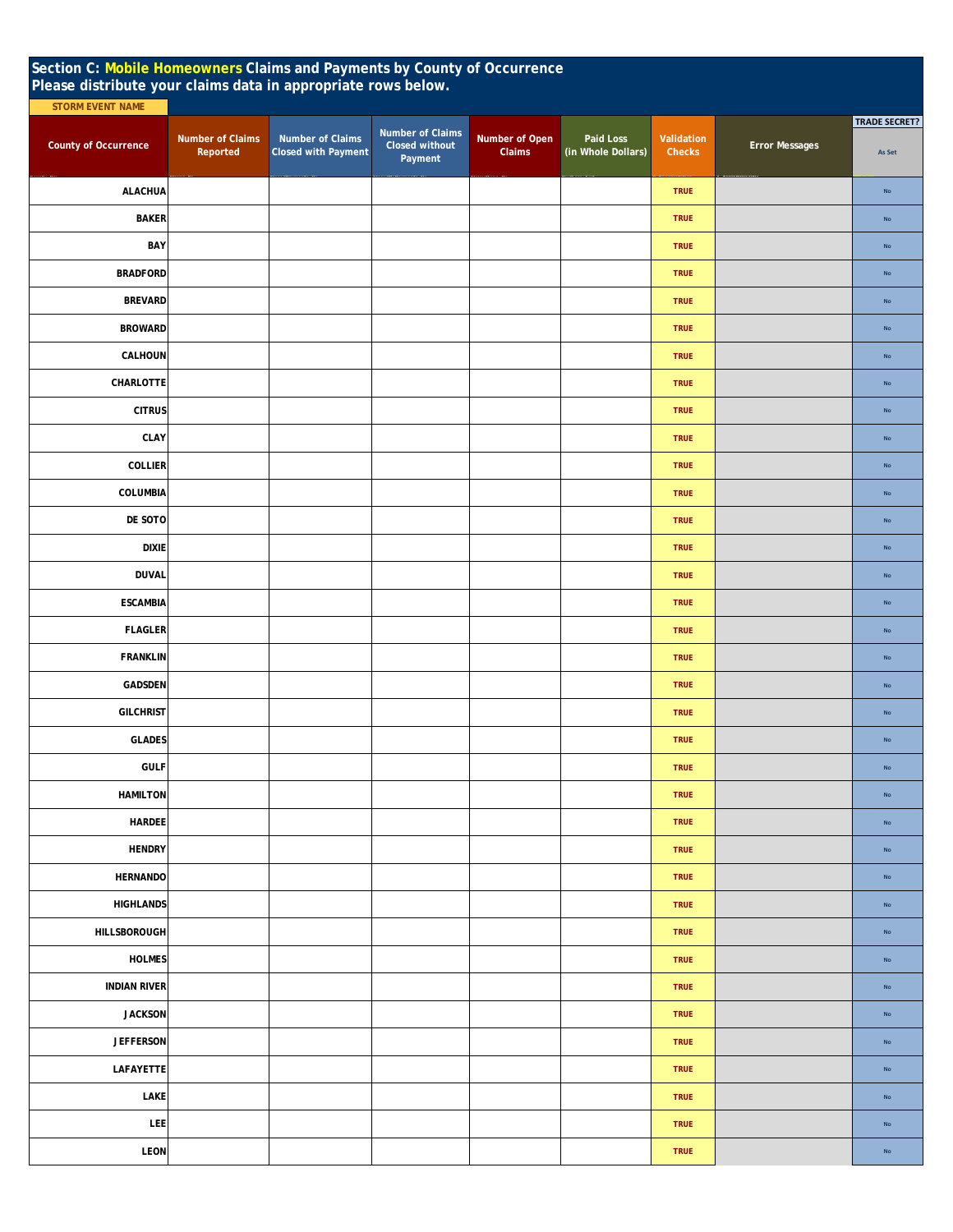| LEVY                                                        |             |   |                 |         |     | <b>TRUE</b> | $\mathsf{No}$ |
|-------------------------------------------------------------|-------------|---|-----------------|---------|-----|-------------|---------------|
| <b>LIBERTY</b>                                              |             |   |                 |         |     | TRUE        | ${\sf No}$    |
| <b>MADISON</b>                                              |             |   |                 |         |     | <b>TRUE</b> | $\mathsf{No}$ |
| MANATEE                                                     |             |   |                 |         |     | TRUE        | $\mathsf{No}$ |
| <b>MARION</b>                                               |             |   |                 |         |     | <b>TRUE</b> | $\mathsf{No}$ |
| <b>MARTIN</b>                                               |             |   |                 |         |     | TRUE        | ${\sf No}$    |
| <b>MIAMI-DADE</b>                                           |             |   |                 |         |     | TRUE        | ${\sf No}$    |
| <b>MONROE</b>                                               |             |   |                 |         |     | <b>TRUE</b> | $\mathsf{No}$ |
| <b>NASSAU</b>                                               |             |   |                 |         |     | <b>TRUE</b> | $\mathsf{No}$ |
| OKALOOSA                                                    |             |   |                 |         |     | <b>TRUE</b> | ${\sf No}$    |
| OKEECHOBEE                                                  |             |   |                 |         |     | <b>TRUE</b> | $\mathsf{No}$ |
| ORANGE                                                      |             |   |                 |         |     | <b>TRUE</b> | $\mathsf{No}$ |
| OSCEOLA                                                     |             |   |                 |         |     | <b>TRUE</b> | $\mathsf{No}$ |
| PALM BEACH                                                  |             |   |                 |         |     | <b>TRUE</b> | ${\sf No}$    |
| PASCO                                                       |             |   |                 |         |     | <b>TRUE</b> | ${\sf No}$    |
| <b>PINELLAS</b>                                             |             |   |                 |         |     | <b>TRUE</b> | $\mathsf{No}$ |
| <b>POLK</b>                                                 |             |   |                 |         |     | <b>TRUE</b> | $\mathsf{No}$ |
| PUTNAM                                                      |             |   |                 |         |     | <b>TRUE</b> | $\mathsf{No}$ |
| <b>SANTA ROSA</b>                                           |             |   |                 |         |     | TRUE        | ${\sf No}$    |
| SARASOTA                                                    |             |   |                 |         |     | <b>TRUE</b> | $\mathsf{No}$ |
| SEMINOLE                                                    |             |   |                 |         |     | TRUE        | $\mathsf{No}$ |
| ST JOHNS                                                    |             |   |                 |         |     | <b>TRUE</b> | $\mathsf{No}$ |
| <b>ST LUCIE</b>                                             |             |   |                 |         |     | TRUE        | ${\sf No}$    |
| <b>SUMTER</b>                                               |             |   |                 |         |     | TRUE        | ${\sf No}$    |
| SUWANNEE                                                    |             |   |                 |         |     | <b>TRUE</b> | $\mathsf{No}$ |
| <b>TAYLOR</b>                                               |             |   |                 |         |     | <b>TRUE</b> | $\mathsf{No}$ |
| <b>UNION</b>                                                |             |   |                 |         |     | <b>TRUE</b> | ${\sf No}$    |
| <b>VOLUSIA</b>                                              |             |   |                 |         |     | <b>TRUE</b> | ${\sf No}$    |
| WAKULLA                                                     |             |   |                 |         |     | <b>TRUE</b> | ${\sf No}$    |
| <b>WALTON</b>                                               |             |   |                 |         |     | <b>TRUE</b> | No            |
| <b>WASHINGTON</b>                                           |             |   |                 |         |     | <b>TRUE</b> | ${\sf No}$    |
| <b>County of Occurrence</b><br>Unknown at Time of Reporting |             |   |                 |         |     | <b>TRUE</b> | ${\sf No}$    |
| Statewide Total<br>(Auto-Calculated)                        | $\mathbf 0$ | 0 | $\vert 0 \vert$ | $\circ$ | \$o |             |               |

 $\mathsf T$ 

┱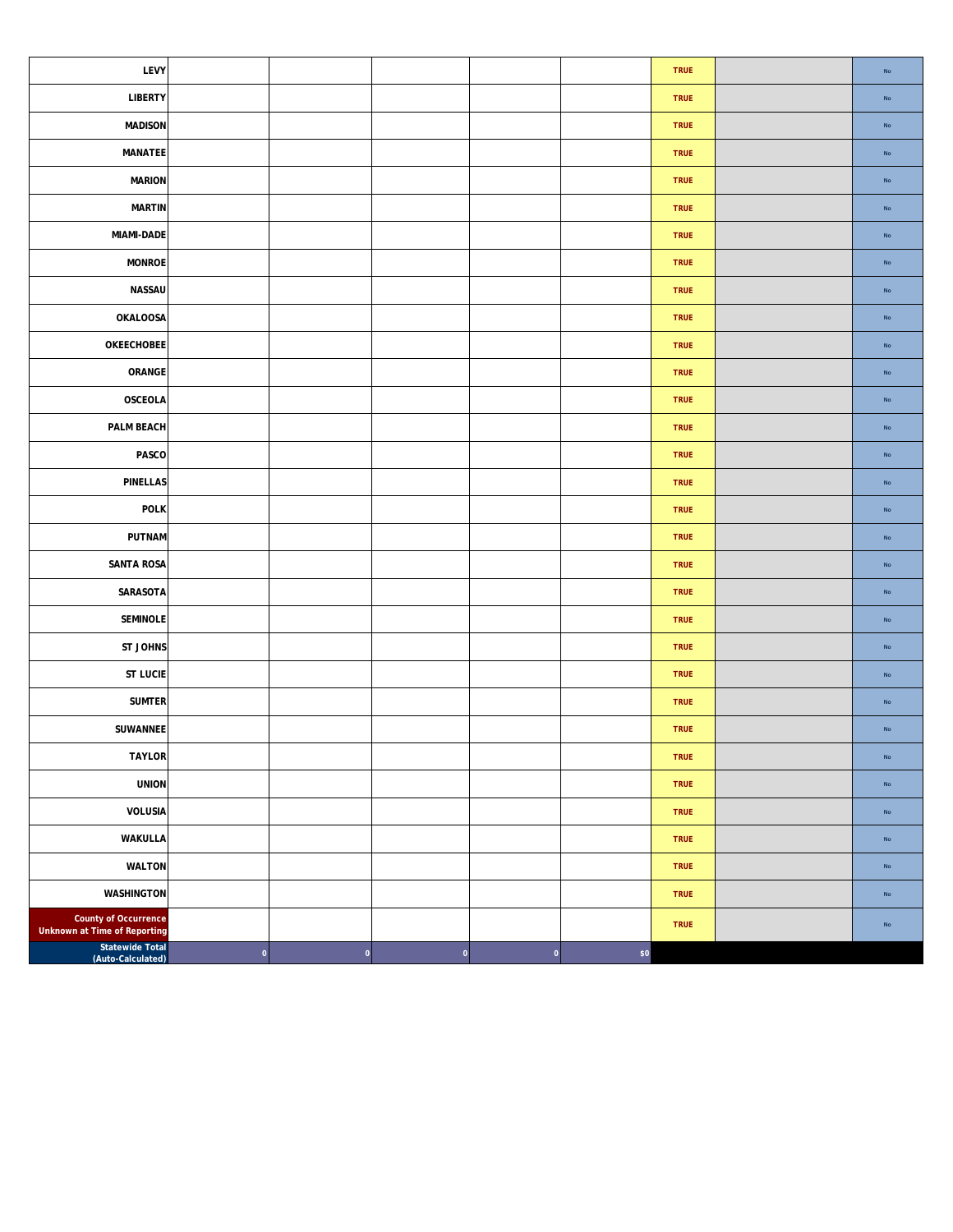|                             | Section C: Commercial Residential Claims and Payments by County of Occurrence<br>Please distribute your claims data in appropriate rows below. |                                            |                                               |                          |                                 |                             |                       |                         |  |  |  |
|-----------------------------|------------------------------------------------------------------------------------------------------------------------------------------------|--------------------------------------------|-----------------------------------------------|--------------------------|---------------------------------|-----------------------------|-----------------------|-------------------------|--|--|--|
| <b>STORM EVENT NAME</b>     |                                                                                                                                                |                                            |                                               |                          |                                 |                             |                       |                         |  |  |  |
| <b>County of Occurrence</b> | <b>Number of Claims</b><br>Reported                                                                                                            | Number of Claims<br>Closed with<br>Payment | Number of Claims<br>Closed without<br>Payment | Number of Open<br>Claims | Paid Loss<br>(in Whole Dollars) | Validation<br><b>Checks</b> | <b>Error Messages</b> | <b>TRADE</b><br>SECRET? |  |  |  |
| <b>ALACHUA</b>              |                                                                                                                                                |                                            |                                               |                          |                                 | <b>TRUE</b>                 |                       | As Set<br>$\mathsf{No}$ |  |  |  |
| <b>BAKER</b>                |                                                                                                                                                |                                            |                                               |                          |                                 | <b>TRUE</b>                 |                       | $\mathsf{No}$           |  |  |  |
| BAY                         |                                                                                                                                                |                                            |                                               |                          |                                 | <b>TRUE</b>                 |                       | $\mathsf{No}$           |  |  |  |
| <b>BRADFORD</b>             |                                                                                                                                                |                                            |                                               |                          |                                 | <b>TRUE</b>                 |                       | $\mathsf{No}$           |  |  |  |
| <b>BREVARD</b>              |                                                                                                                                                |                                            |                                               |                          |                                 | <b>TRUE</b>                 |                       | $\mathsf{No}$           |  |  |  |
| <b>BROWARD</b>              |                                                                                                                                                |                                            |                                               |                          |                                 | <b>TRUE</b>                 |                       | $\mathsf{No}$           |  |  |  |
| CALHOUN                     |                                                                                                                                                |                                            |                                               |                          |                                 | <b>TRUE</b>                 |                       | $\mathsf{No}$           |  |  |  |
| CHARLOTTE                   |                                                                                                                                                |                                            |                                               |                          |                                 | <b>TRUE</b>                 |                       | $\mathsf{No}$           |  |  |  |
| <b>CITRUS</b>               |                                                                                                                                                |                                            |                                               |                          |                                 | <b>TRUE</b>                 |                       | $\mathsf{No}$           |  |  |  |
| CLAY                        |                                                                                                                                                |                                            |                                               |                          |                                 | <b>TRUE</b>                 |                       | $\mathsf{No}$           |  |  |  |
| <b>COLLIER</b>              |                                                                                                                                                |                                            |                                               |                          |                                 | <b>TRUE</b>                 |                       | $\mathsf{No}$           |  |  |  |
| COLUMBIA                    |                                                                                                                                                |                                            |                                               |                          |                                 | <b>TRUE</b>                 |                       | $\mathsf{No}$           |  |  |  |
| DE SOTO                     |                                                                                                                                                |                                            |                                               |                          |                                 | <b>TRUE</b>                 |                       | No                      |  |  |  |
| <b>DIXIE</b>                |                                                                                                                                                |                                            |                                               |                          |                                 | <b>TRUE</b>                 |                       | $\mathsf{No}$           |  |  |  |
| <b>DUVAL</b>                |                                                                                                                                                |                                            |                                               |                          |                                 | <b>TRUE</b>                 |                       | $\mathsf{No}$           |  |  |  |
| <b>ESCAMBIA</b>             |                                                                                                                                                |                                            |                                               |                          |                                 | <b>TRUE</b>                 |                       | $\mathsf{No}$           |  |  |  |
| <b>FLAGLER</b>              |                                                                                                                                                |                                            |                                               |                          |                                 | <b>TRUE</b>                 |                       | $\mathsf{No}$           |  |  |  |
| <b>FRANKLIN</b>             |                                                                                                                                                |                                            |                                               |                          |                                 | <b>TRUE</b>                 |                       | $\mathsf{No}$           |  |  |  |
| GADSDEN                     |                                                                                                                                                |                                            |                                               |                          |                                 | <b>TRUE</b>                 |                       | $\mathsf{No}$           |  |  |  |
| <b>GILCHRIST</b>            |                                                                                                                                                |                                            |                                               |                          |                                 | <b>TRUE</b>                 |                       | $\mathsf{No}$           |  |  |  |
| <b>GLADES</b>               |                                                                                                                                                |                                            |                                               |                          |                                 | <b>TRUE</b>                 |                       | $\mathsf{No}$           |  |  |  |
| <b>GULF</b>                 |                                                                                                                                                |                                            |                                               |                          |                                 | <b>TRUE</b>                 |                       | $\mathsf{No}$           |  |  |  |
| <b>HAMILTON</b>             |                                                                                                                                                |                                            |                                               |                          |                                 | <b>TRUE</b>                 |                       | $\mathsf{No}$           |  |  |  |
| <b>HARDEE</b>               |                                                                                                                                                |                                            |                                               |                          |                                 | <b>TRUE</b>                 |                       | No                      |  |  |  |
| <b>HENDRY</b>               |                                                                                                                                                |                                            |                                               |                          |                                 | <b>TRUE</b>                 |                       | $\mathsf{No}$           |  |  |  |
| <b>HERNANDO</b>             |                                                                                                                                                |                                            |                                               |                          |                                 | <b>TRUE</b>                 |                       | $\mathsf{No}$           |  |  |  |
| <b>HIGHLANDS</b>            |                                                                                                                                                |                                            |                                               |                          |                                 | <b>TRUE</b>                 |                       | No                      |  |  |  |
| HILLSBOROUGH                |                                                                                                                                                |                                            |                                               |                          |                                 | <b>TRUE</b>                 |                       | $\mathsf{No}$           |  |  |  |
| <b>HOLMES</b>               |                                                                                                                                                |                                            |                                               |                          |                                 | <b>TRUE</b>                 |                       | $\mathsf{No}$           |  |  |  |
| <b>INDIAN RIVER</b>         |                                                                                                                                                |                                            |                                               |                          |                                 | <b>TRUE</b>                 |                       | No                      |  |  |  |
| <b>JACKSON</b>              |                                                                                                                                                |                                            |                                               |                          |                                 | <b>TRUE</b>                 |                       | $\mathsf{No}$           |  |  |  |
| <b>JEFFERSON</b>            |                                                                                                                                                |                                            |                                               |                          |                                 | <b>TRUE</b>                 |                       | $\mathsf{No}$           |  |  |  |
| LAFAYETTE                   |                                                                                                                                                |                                            |                                               |                          |                                 | <b>TRUE</b>                 |                       | $\mathsf{No}$           |  |  |  |
| LAKE                        |                                                                                                                                                |                                            |                                               |                          |                                 | <b>TRUE</b>                 |                       | $\mathsf{No}$           |  |  |  |
| <b>LEE</b>                  |                                                                                                                                                |                                            |                                               |                          |                                 | <b>TRUE</b>                 |                       | $\mathsf{No}$           |  |  |  |
| LEON                        |                                                                                                                                                |                                            |                                               |                          |                                 | <b>TRUE</b>                 |                       | $\mathsf{No}$           |  |  |  |
| LEVY                        |                                                                                                                                                |                                            |                                               |                          |                                 | <b>TRUE</b>                 |                       | $\mathsf{No}$           |  |  |  |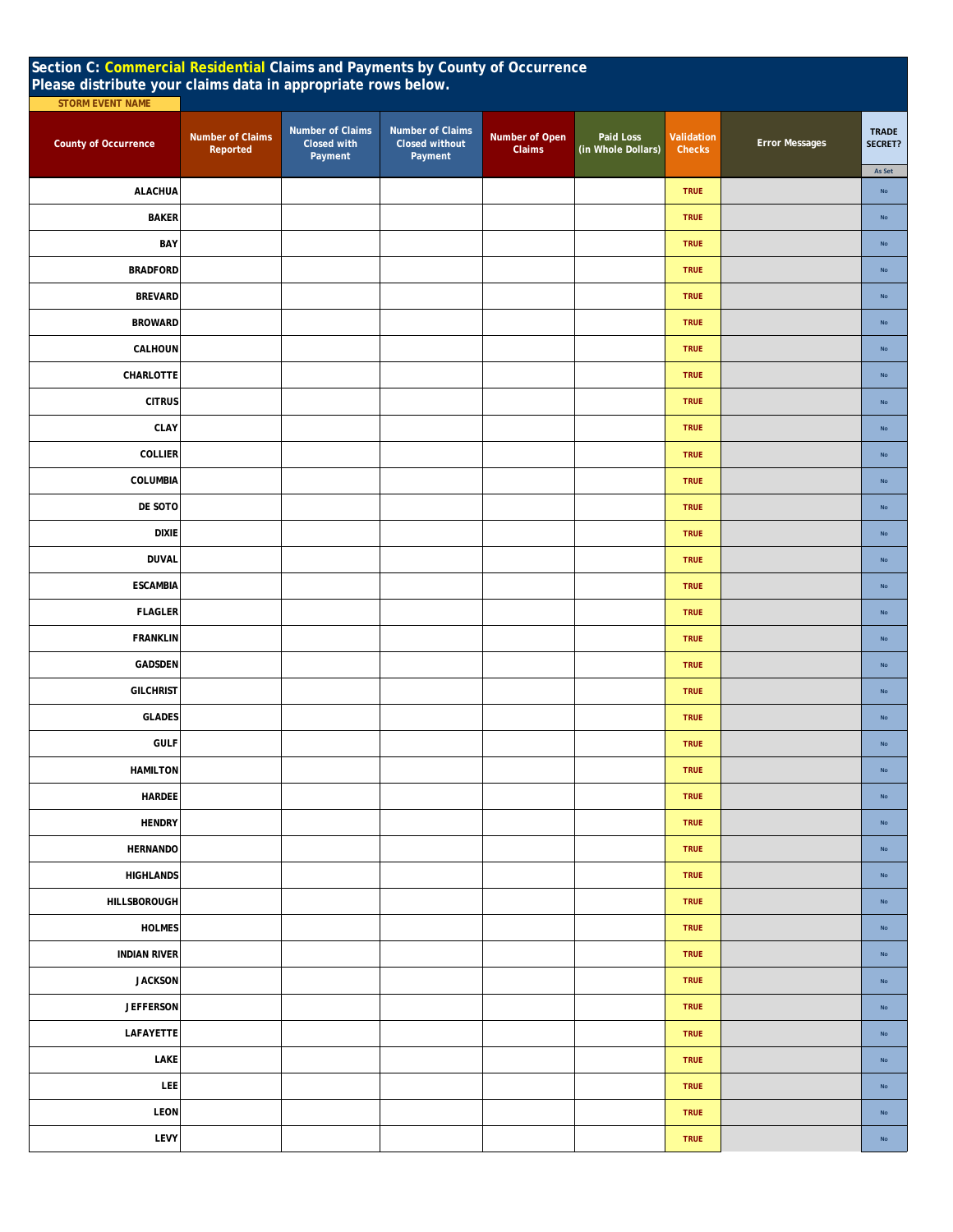| <b>LIBERTY</b>                                                                   |         |   |              |   |     | <b>TRUE</b> | $\mathsf{No}$ |
|----------------------------------------------------------------------------------|---------|---|--------------|---|-----|-------------|---------------|
| <b>MADISON</b>                                                                   |         |   |              |   |     | <b>TRUE</b> | ${\sf No}$    |
| <b>MANATEE</b>                                                                   |         |   |              |   |     | <b>TRUE</b> | $\mathsf{No}$ |
| <b>MARION</b>                                                                    |         |   |              |   |     | TRUE        | $\mathsf{No}$ |
| <b>MARTIN</b>                                                                    |         |   |              |   |     | <b>TRUE</b> | ${\sf No}$    |
| MIAMI-DADE                                                                       |         |   |              |   |     | TRUE        | ${\sf No}$    |
| <b>MONROE</b>                                                                    |         |   |              |   |     | <b>TRUE</b> | $\mathsf{No}$ |
| NASSAU                                                                           |         |   |              |   |     | <b>TRUE</b> | ${\sf No}$    |
| <b>OKALOOSA</b>                                                                  |         |   |              |   |     | <b>TRUE</b> | ${\sf No}$    |
| <b>OKEECHOBEE</b>                                                                |         |   |              |   |     | <b>TRUE</b> | $\mathsf{No}$ |
| ORANGE                                                                           |         |   |              |   |     | TRUE        | $\mathsf{No}$ |
| OSCEOLA                                                                          |         |   |              |   |     | <b>TRUE</b> | ${\sf No}$    |
| PALM BEACH                                                                       |         |   |              |   |     | <b>TRUE</b> | ${\sf No}$    |
| PASCO                                                                            |         |   |              |   |     | <b>TRUE</b> | $\mathsf{No}$ |
| PINELLAS                                                                         |         |   |              |   |     | <b>TRUE</b> | $\mathsf{No}$ |
| POLK                                                                             |         |   |              |   |     | <b>TRUE</b> | No            |
| PUTNAM                                                                           |         |   |              |   |     | TRUE        | $\mathsf{No}$ |
| SANTA ROSA                                                                       |         |   |              |   |     | TRUE        | $\mathsf{No}$ |
| SARASOTA                                                                         |         |   |              |   |     | <b>TRUE</b> | ${\sf No}$    |
| SEMINOLE                                                                         |         |   |              |   |     | <b>TRUE</b> | ${\sf No}$    |
| ST JOHNS                                                                         |         |   |              |   |     | TRUE        | $\mathsf{No}$ |
| <b>ST LUCIE</b>                                                                  |         |   |              |   |     | <b>TRUE</b> | $\mathsf{No}$ |
| <b>SUMTER</b>                                                                    |         |   |              |   |     | <b>TRUE</b> | ${\sf No}$    |
| <b>SUWANNEE</b>                                                                  |         |   |              |   |     | TRUE        | $\mathsf{No}$ |
| <b>TAYLOR</b>                                                                    |         |   |              |   |     | <b>TRUE</b> | $\mathsf{No}$ |
| <b>UNION</b>                                                                     |         |   |              |   |     | <b>TRUE</b> | $\mathsf{No}$ |
| VOLUSIA                                                                          |         |   |              |   |     | TRUE        | $\mathsf{No}$ |
| <b>WAKULLA</b>                                                                   |         |   |              |   |     | <b>TRUE</b> | No            |
| <b>WALTON</b>                                                                    |         |   |              |   |     | <b>TRUE</b> | No            |
| WASHINGTON                                                                       |         |   |              |   |     | <b>TRUE</b> | $\mathsf{No}$ |
| <b>County of Occurrence</b><br>Unknown at Time of Reporting<br>  Statewide Total |         |   |              |   |     | <b>TRUE</b> | No            |
| (Auto-Calculated)                                                                | $\circ$ | 0 | $\mathbf{o}$ | 0 | \$0 |             |               |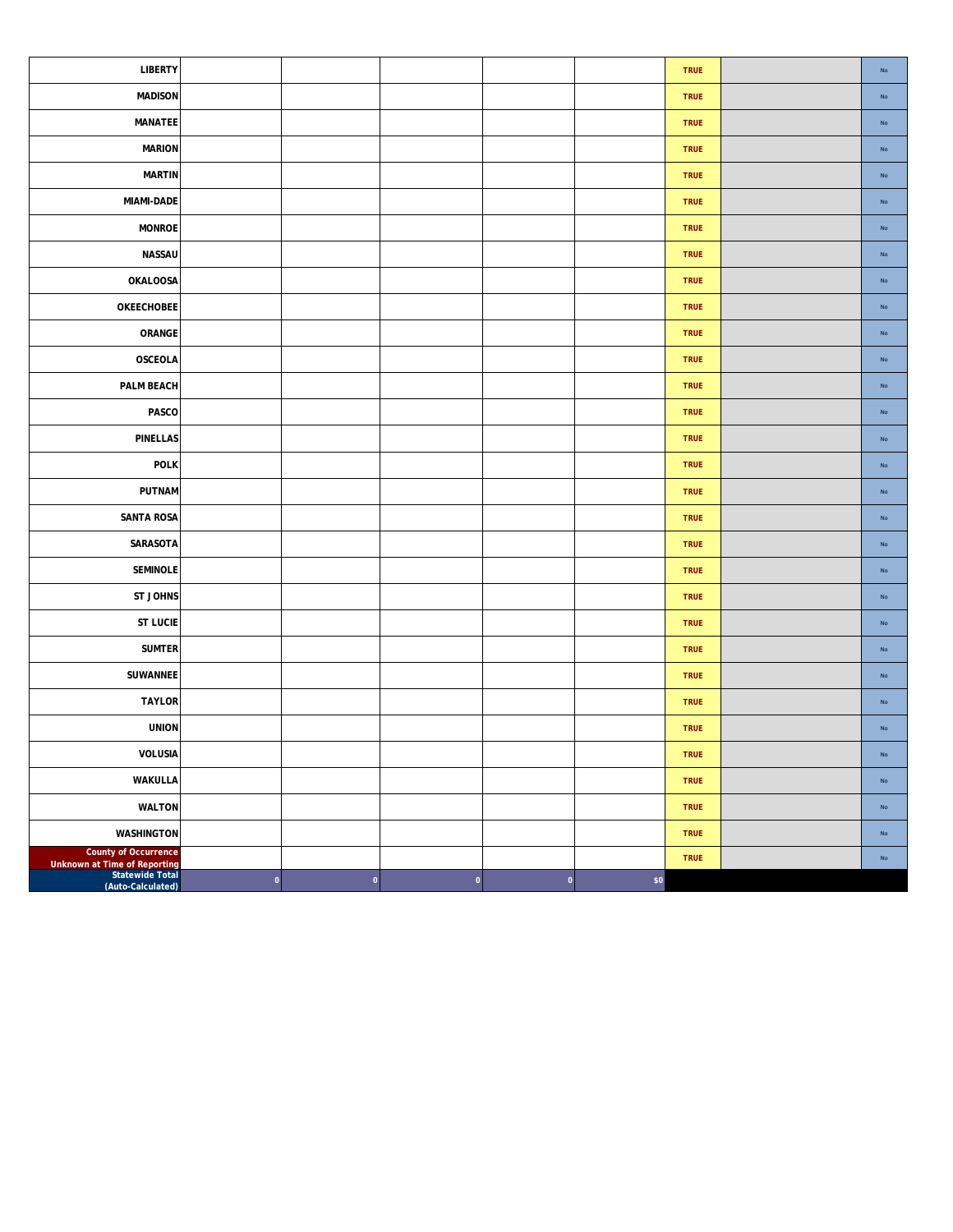| Section C: Commercial Claims and Payments by County of Occurrence<br>Please distribute your claims data in appropriate rows below.<br><b>STORM EVENT NAME</b> |                              |                                            |                                               |                          |                                 |                          |                       |                                   |  |  |
|---------------------------------------------------------------------------------------------------------------------------------------------------------------|------------------------------|--------------------------------------------|-----------------------------------------------|--------------------------|---------------------------------|--------------------------|-----------------------|-----------------------------------|--|--|
| <b>County of Occurrence</b>                                                                                                                                   | Number of Claims<br>Reported | Number of Claims<br>Closed with<br>Payment | Number of Claims<br>Closed without<br>Payment | Number of Open<br>Claims | Paid Loss<br>(in Whole Dollars) | <b>Validation Checks</b> | <b>Error Messages</b> | <b>TRADE</b><br>SECRET?<br>As Set |  |  |
| <b>ALACHUA</b>                                                                                                                                                |                              |                                            |                                               |                          |                                 | <b>TRUE</b>              |                       | No                                |  |  |
| <b>BAKER</b>                                                                                                                                                  |                              |                                            |                                               |                          |                                 | <b>TRUE</b>              |                       | No                                |  |  |
| BAY                                                                                                                                                           |                              |                                            |                                               |                          |                                 | <b>TRUE</b>              |                       | No                                |  |  |
| <b>BRADFORD</b>                                                                                                                                               |                              |                                            |                                               |                          |                                 | <b>TRUE</b>              |                       | No                                |  |  |
| <b>BREVARD</b>                                                                                                                                                |                              |                                            |                                               |                          |                                 | <b>TRUE</b>              |                       | No                                |  |  |
| <b>BROWARD</b>                                                                                                                                                |                              |                                            |                                               |                          |                                 | <b>TRUE</b>              |                       | No                                |  |  |
| CALHOUN                                                                                                                                                       |                              |                                            |                                               |                          |                                 | <b>TRUE</b>              |                       | $\mathsf{No}$                     |  |  |
| CHARLOTTE                                                                                                                                                     |                              |                                            |                                               |                          |                                 | <b>TRUE</b>              |                       | $_{\sf No}$                       |  |  |
| <b>CITRUS</b>                                                                                                                                                 |                              |                                            |                                               |                          |                                 | <b>TRUE</b>              |                       | No                                |  |  |
| CLAY                                                                                                                                                          |                              |                                            |                                               |                          |                                 | <b>TRUE</b>              |                       | No                                |  |  |
| <b>COLLIER</b>                                                                                                                                                |                              |                                            |                                               |                          |                                 | <b>TRUE</b>              |                       | No                                |  |  |
| COLUMBIA                                                                                                                                                      |                              |                                            |                                               |                          |                                 | <b>TRUE</b>              |                       | No                                |  |  |
| DE SOTO                                                                                                                                                       |                              |                                            |                                               |                          |                                 | <b>TRUE</b>              |                       | No                                |  |  |
| <b>DIXIE</b>                                                                                                                                                  |                              |                                            |                                               |                          |                                 | <b>TRUE</b>              |                       | $\mathsf{No}$                     |  |  |
| <b>DUVAL</b>                                                                                                                                                  |                              |                                            |                                               |                          |                                 | <b>TRUE</b>              |                       | $\mathsf{No}$                     |  |  |
| <b>ESCAMBIA</b>                                                                                                                                               |                              |                                            |                                               |                          |                                 | <b>TRUE</b>              |                       | $\mathsf{No}$                     |  |  |
| <b>FLAGLER</b>                                                                                                                                                |                              |                                            |                                               |                          |                                 | <b>TRUE</b>              |                       | No                                |  |  |
| <b>FRANKLIN</b>                                                                                                                                               |                              |                                            |                                               |                          |                                 | <b>TRUE</b>              |                       | $\mathsf{No}$                     |  |  |
| GADSDEN                                                                                                                                                       |                              |                                            |                                               |                          |                                 | <b>TRUE</b>              |                       | $\mathsf{No}$                     |  |  |
| <b>GILCHRIST</b>                                                                                                                                              |                              |                                            |                                               |                          |                                 | <b>TRUE</b>              |                       | No                                |  |  |
| <b>GLADES</b>                                                                                                                                                 |                              |                                            |                                               |                          |                                 | <b>TRUE</b>              |                       | No                                |  |  |
| <b>GULF</b>                                                                                                                                                   |                              |                                            |                                               |                          |                                 | <b>TRUE</b>              |                       | $\mathsf{No}$                     |  |  |
| <b>HAMILTON</b>                                                                                                                                               |                              |                                            |                                               |                          |                                 | <b>TRUE</b>              |                       | $_{\sf No}$                       |  |  |
| HARDEE                                                                                                                                                        |                              |                                            |                                               |                          |                                 | <b>TRUE</b>              |                       | No                                |  |  |
| <b>HENDRY</b>                                                                                                                                                 |                              |                                            |                                               |                          |                                 | <b>TRUE</b>              |                       | No                                |  |  |
| <b>HERNANDO</b>                                                                                                                                               |                              |                                            |                                               |                          |                                 | <b>TRUE</b>              |                       | No                                |  |  |
| <b>HIGHLANDS</b>                                                                                                                                              |                              |                                            |                                               |                          |                                 | <b>TRUE</b>              |                       | $_{\rm No}$                       |  |  |
| <b>HILLSBOROUGH</b>                                                                                                                                           |                              |                                            |                                               |                          |                                 | <b>TRUE</b>              |                       | $_{\sf No}$                       |  |  |
| <b>HOLMES</b>                                                                                                                                                 |                              |                                            |                                               |                          |                                 | TRUE                     |                       | $\mathsf{No}$                     |  |  |
| <b>INDIAN RIVER</b>                                                                                                                                           |                              |                                            |                                               |                          |                                 | <b>TRUE</b>              |                       | $\mathsf{No}$                     |  |  |
| <b>JACKSON</b>                                                                                                                                                |                              |                                            |                                               |                          |                                 | <b>TRUE</b>              |                       | $\mathsf{No}$                     |  |  |
| <b>JEFFERSON</b>                                                                                                                                              |                              |                                            |                                               |                          |                                 | <b>TRUE</b>              |                       | No                                |  |  |
| LAFAYETTE                                                                                                                                                     |                              |                                            |                                               |                          |                                 | <b>TRUE</b>              |                       | $\mathsf{No}$                     |  |  |
| LAKE                                                                                                                                                          |                              |                                            |                                               |                          |                                 | <b>TRUE</b>              |                       | $_{\rm No}$                       |  |  |
| <b>LEE</b>                                                                                                                                                    |                              |                                            |                                               |                          |                                 | <b>TRUE</b>              |                       | $_{\rm No}$                       |  |  |
| LEON                                                                                                                                                          |                              |                                            |                                               |                          |                                 | TRUE                     |                       | No                                |  |  |
| LEVY                                                                                                                                                          |                              |                                            |                                               |                          |                                 | <b>TRUE</b>              |                       | $\mathsf{No}$                     |  |  |
| <b>LIBERTY</b>                                                                                                                                                |                              |                                            |                                               |                          |                                 | <b>TRUE</b>              |                       | No                                |  |  |
| <b>MADISON</b>                                                                                                                                                |                              |                                            |                                               |                          |                                 | <b>TRUE</b>              |                       | No                                |  |  |
| MANATEE                                                                                                                                                       |                              |                                            |                                               |                          |                                 | <b>TRUE</b>              |                       | $\mathsf{No}$                     |  |  |
| <b>MARION</b>                                                                                                                                                 |                              |                                            |                                               |                          |                                 | <b>TRUE</b>              |                       | $\mathsf{No}$                     |  |  |
| <b>MARTIN</b>                                                                                                                                                 |                              |                                            |                                               |                          |                                 | <b>TRUE</b>              |                       | $\mathsf{No}$                     |  |  |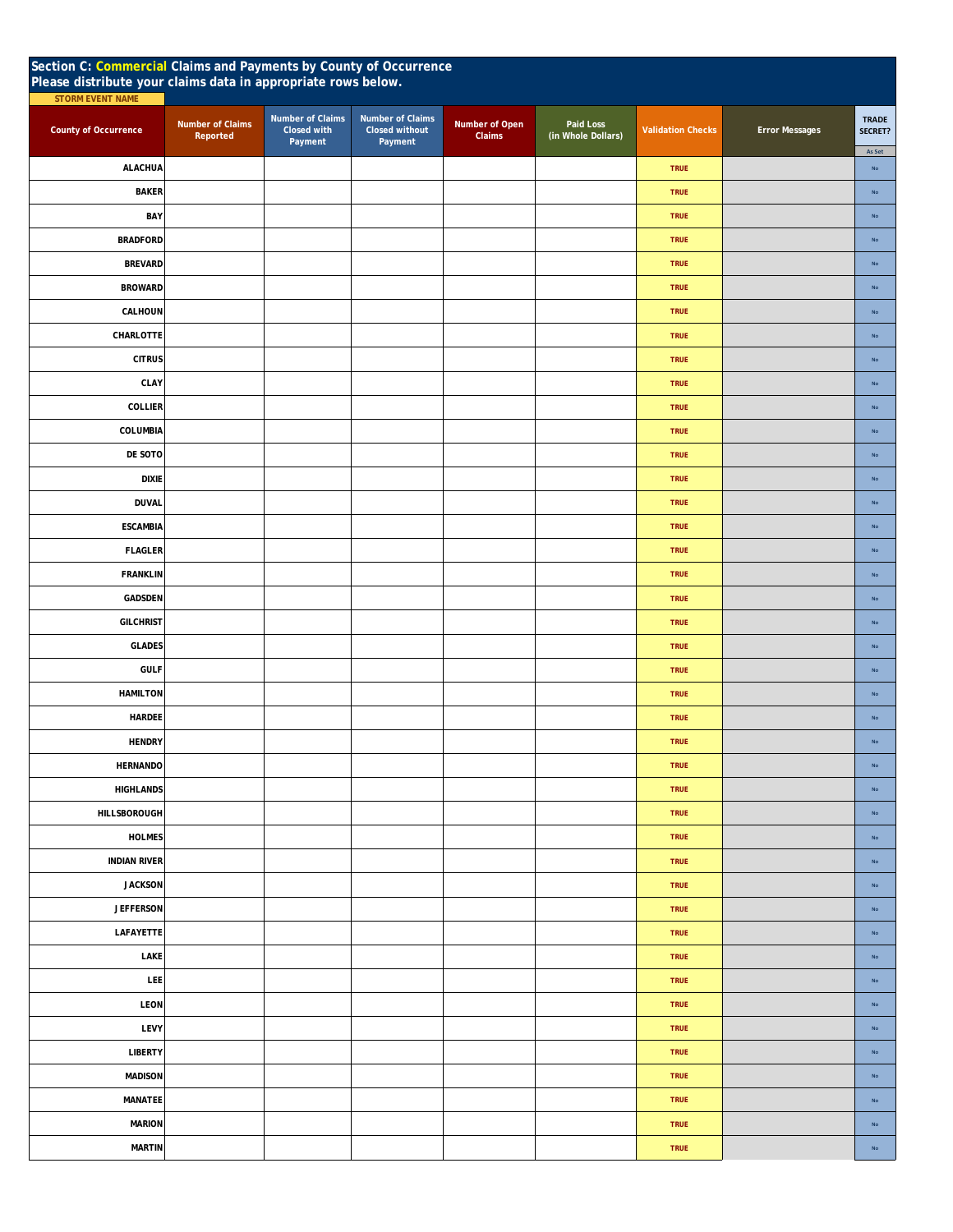| <b>MIAMI-DADE</b>                                    |              |   |   |              |        | <b>TRUE</b> | No            |
|------------------------------------------------------|--------------|---|---|--------------|--------|-------------|---------------|
| <b>MONROE</b>                                        |              |   |   |              |        | <b>TRUE</b> | $_{\sf No}$   |
| NASSAU                                               |              |   |   |              |        | <b>TRUE</b> | $\mathsf{No}$ |
| <b>OKALOOSA</b>                                      |              |   |   |              |        | TRUE        | $_{\sf No}$   |
| OKEECHOBEE                                           |              |   |   |              |        | <b>TRUE</b> | $_{\sf No}$   |
| ORANGE                                               |              |   |   |              |        | <b>TRUE</b> | $\mathsf{No}$ |
| OSCEOLA                                              |              |   |   |              |        | <b>TRUE</b> | No            |
| <b>PALM BEACH</b>                                    |              |   |   |              |        | <b>TRUE</b> | $_{\rm No}$   |
| PASCO                                                |              |   |   |              |        | <b>TRUE</b> | No            |
| <b>PINELLAS</b>                                      |              |   |   |              |        | <b>TRUE</b> | $_{\sf No}$   |
| <b>POLK</b>                                          |              |   |   |              |        | <b>TRUE</b> | $_{\sf No}$   |
| PUTNAM                                               |              |   |   |              |        | TRUE        | $_{\sf No}$   |
| <b>SANTA ROSA</b>                                    |              |   |   |              |        | <b>TRUE</b> | $_{\sf No}$   |
| SARASOTA                                             |              |   |   |              |        | <b>TRUE</b> | $\mathsf{No}$ |
| <b>SEMINOLE</b>                                      |              |   |   |              |        | <b>TRUE</b> | $\mathsf{No}$ |
| <b>ST JOHNS</b>                                      |              |   |   |              |        | <b>TRUE</b> | $_{\sf No}$   |
| <b>ST LUCIE</b>                                      |              |   |   |              |        | <b>TRUE</b> | $_{\rm No}$   |
| <b>SUMTER</b>                                        |              |   |   |              |        | <b>TRUE</b> | $\mathsf{No}$ |
| SUWANNEE                                             |              |   |   |              |        | <b>TRUE</b> | $_{\rm No}$   |
| <b>TAYLOR</b>                                        |              |   |   |              |        | <b>TRUE</b> | No            |
| <b>UNION</b>                                         |              |   |   |              |        | <b>TRUE</b> | $_{\rm No}$   |
| VOLUSIA                                              |              |   |   |              |        | <b>TRUE</b> | $_{\rm No}$   |
| WAKULLA                                              |              |   |   |              |        | <b>TRUE</b> | $_{\sf No}$   |
| <b>WALTON</b>                                        |              |   |   |              |        | <b>TRUE</b> | $_{\sf No}$   |
| <b>WASHINGTON</b>                                    |              |   |   |              |        | <b>TRUE</b> | $\mathsf{No}$ |
| County of Occurrence<br>Unknown at Time of Reporting |              |   |   |              |        | <b>TRUE</b> | $\mathsf{No}$ |
| Statewide Total<br>(Auto-Calculated)                 | $\mathbf{o}$ | 0 | 0 | $\mathbf{0}$ | $$0\,$ |             |               |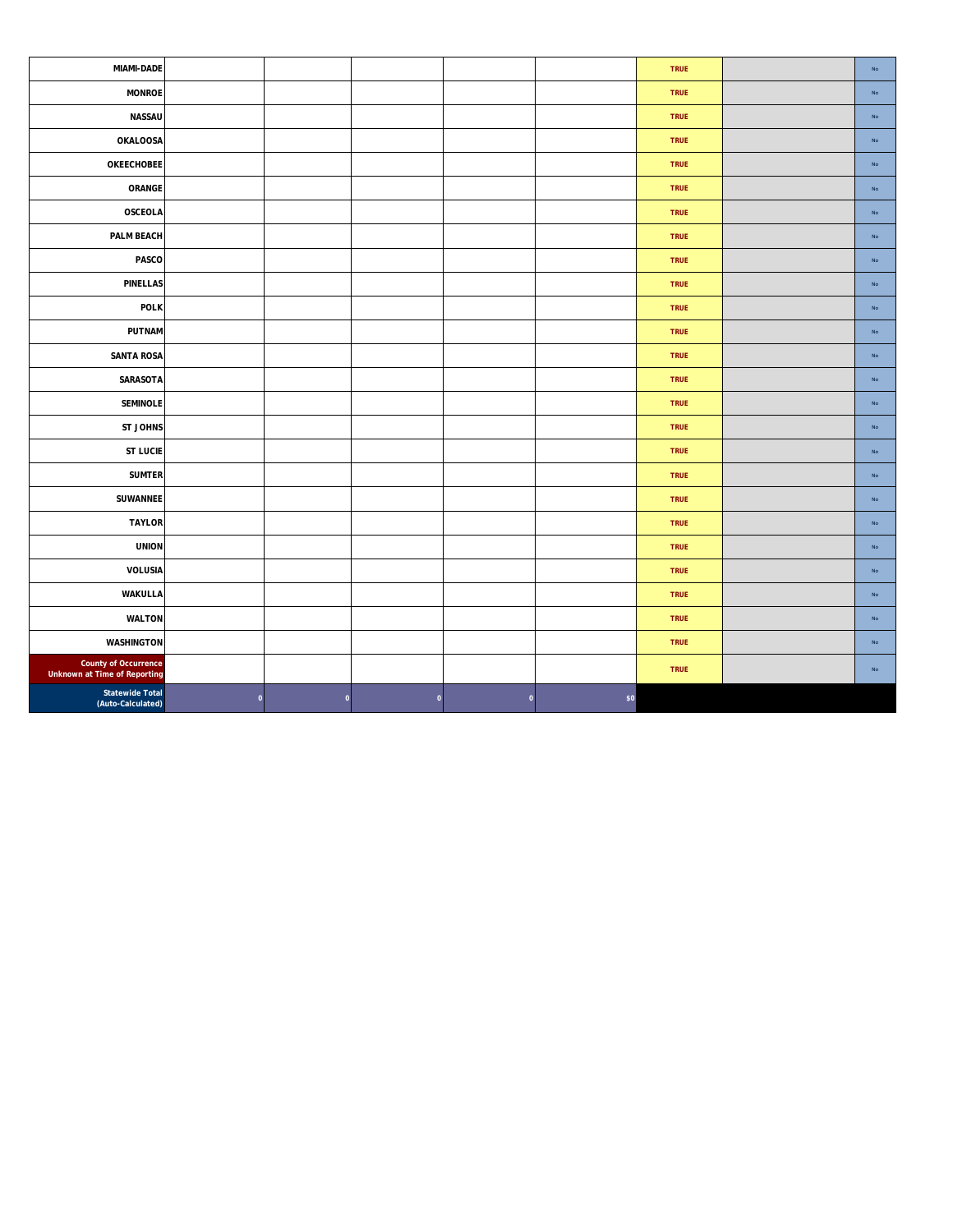| Section C: Private Flood Claims and Payments by County of Occurrence<br>Please distribute your claims data in appropriate rows below. |                                     |                                                |                                               |                          |                                 |                      |                       |                         |
|---------------------------------------------------------------------------------------------------------------------------------------|-------------------------------------|------------------------------------------------|-----------------------------------------------|--------------------------|---------------------------------|----------------------|-----------------------|-------------------------|
| STORM EVENT NAME<br><b>County of Occurrence</b>                                                                                       | <b>Number of Claims</b><br>Reported | Number of Claims<br><b>Closed with Payment</b> | Number of Claims<br>Closed without<br>Payment | Number of Open<br>Claims | Paid Loss<br>(in Whole Dollars) | Validation<br>Checks | <b>Error Messages</b> | <b>TRADE</b><br>SECRET? |
| <b>ALACHUA</b>                                                                                                                        |                                     |                                                |                                               |                          |                                 | <b>TRUE</b>          |                       | As Set<br>$\mathsf{No}$ |
| <b>BAKER</b>                                                                                                                          |                                     |                                                |                                               |                          |                                 | <b>TRUE</b>          |                       | No                      |
| BAY                                                                                                                                   |                                     |                                                |                                               |                          |                                 | <b>TRUE</b>          |                       | $\mathsf{No}$           |
| <b>BRADFORD</b>                                                                                                                       |                                     |                                                |                                               |                          |                                 | <b>TRUE</b>          |                       | $\mathsf{No}$           |
| <b>BREVARD</b>                                                                                                                        |                                     |                                                |                                               |                          |                                 | <b>TRUE</b>          |                       | $\mathsf{No}$           |
| <b>BROWARD</b>                                                                                                                        |                                     |                                                |                                               |                          |                                 | <b>TRUE</b>          |                       | $\mathsf{No}$           |
| CALHOUN                                                                                                                               |                                     |                                                |                                               |                          |                                 | <b>TRUE</b>          |                       | $\mathsf{No}$           |
| CHARLOTTE                                                                                                                             |                                     |                                                |                                               |                          |                                 | <b>TRUE</b>          |                       | $\mathsf{No}$           |
| <b>CITRUS</b>                                                                                                                         |                                     |                                                |                                               |                          |                                 | <b>TRUE</b>          |                       | $\mathsf{No}$           |
| CLAY                                                                                                                                  |                                     |                                                |                                               |                          |                                 | <b>TRUE</b>          |                       | No                      |
| COLLIER                                                                                                                               |                                     |                                                |                                               |                          |                                 | <b>TRUE</b>          |                       | $\mathsf{No}$           |
| COLUMBIA                                                                                                                              |                                     |                                                |                                               |                          |                                 | <b>TRUE</b>          |                       | $\mathsf{No}$           |
| DE SOTO                                                                                                                               |                                     |                                                |                                               |                          |                                 | <b>TRUE</b>          |                       | No                      |
| <b>DIXIE</b>                                                                                                                          |                                     |                                                |                                               |                          |                                 | <b>TRUE</b>          |                       | $\mathsf{No}$           |
| <b>DUVAL</b>                                                                                                                          |                                     |                                                |                                               |                          |                                 | <b>TRUE</b>          |                       | $\mathsf{No}$           |
| <b>ESCAMBIA</b>                                                                                                                       |                                     |                                                |                                               |                          |                                 | <b>TRUE</b>          |                       | $\mathsf{No}$           |
| <b>FLAGLER</b>                                                                                                                        |                                     |                                                |                                               |                          |                                 | <b>TRUE</b>          |                       | $\mathsf{No}$           |
| <b>FRANKLIN</b>                                                                                                                       |                                     |                                                |                                               |                          |                                 | <b>TRUE</b>          |                       | $\mathsf{No}$           |
| GADSDEN                                                                                                                               |                                     |                                                |                                               |                          |                                 | <b>TRUE</b>          |                       | $\mathsf{No}$           |
| <b>GILCHRIST</b>                                                                                                                      |                                     |                                                |                                               |                          |                                 | <b>TRUE</b>          |                       | $\mathsf{No}$           |
| <b>GLADES</b>                                                                                                                         |                                     |                                                |                                               |                          |                                 | <b>TRUE</b>          |                       | $\mathsf{No}$           |
| <b>GULF</b>                                                                                                                           |                                     |                                                |                                               |                          |                                 | <b>TRUE</b>          |                       | $\mathsf{No}$           |
| <b>HAMILTON</b>                                                                                                                       |                                     |                                                |                                               |                          |                                 | <b>TRUE</b>          |                       | $\mathsf{No}$           |
| <b>HARDEE</b>                                                                                                                         |                                     |                                                |                                               |                          |                                 | <b>TRUE</b>          |                       | $\mathsf{No}$           |
| <b>HENDRY</b>                                                                                                                         |                                     |                                                |                                               |                          |                                 | <b>TRUE</b>          |                       | $\mathsf{No}$           |
| <b>HERNANDO</b>                                                                                                                       |                                     |                                                |                                               |                          |                                 | <b>TRUE</b>          |                       | $\mathsf{No}$           |
| <b>HIGHLANDS</b>                                                                                                                      |                                     |                                                |                                               |                          |                                 | <b>TRUE</b>          |                       | No                      |
| HILLSBOROUGH                                                                                                                          |                                     |                                                |                                               |                          |                                 | <b>TRUE</b>          |                       | $\mathsf{No}$           |
| <b>HOLMES</b>                                                                                                                         |                                     |                                                |                                               |                          |                                 | <b>TRUE</b>          |                       | $\mathsf{No}$           |
| <b>INDIAN RIVER</b>                                                                                                                   |                                     |                                                |                                               |                          |                                 | <b>TRUE</b>          |                       | No                      |
| <b>JACKSON</b>                                                                                                                        |                                     |                                                |                                               |                          |                                 | <b>TRUE</b>          |                       | $\mathsf{No}$           |
| <b>JEFFERSON</b>                                                                                                                      |                                     |                                                |                                               |                          |                                 | <b>TRUE</b>          |                       | $\mathsf{No}$           |
| LAFAYETTE                                                                                                                             |                                     |                                                |                                               |                          |                                 | <b>TRUE</b>          |                       | $\mathsf{No}$           |
| LAKE                                                                                                                                  |                                     |                                                |                                               |                          |                                 | <b>TRUE</b>          |                       | $\mathsf{No}$           |
| LEE                                                                                                                                   |                                     |                                                |                                               |                          |                                 | <b>TRUE</b>          |                       | $\mathsf{No}$           |
| LEON                                                                                                                                  |                                     |                                                |                                               |                          |                                 | <b>TRUE</b>          |                       | $\mathsf{No}$           |
| LEVY                                                                                                                                  |                                     |                                                |                                               |                          |                                 | <b>TRUE</b>          |                       | $\mathsf{No}$           |
| <b>LIBERTY</b>                                                                                                                        |                                     |                                                |                                               |                          |                                 | <b>TRUE</b>          |                       | $\mathsf{No}$           |
| <b>MADISON</b>                                                                                                                        |                                     |                                                |                                               |                          |                                 | <b>TRUE</b>          |                       | $\mathsf{No}$           |
| MANATEE                                                                                                                               |                                     |                                                |                                               |                          |                                 | <b>TRUE</b>          |                       | $\mathsf{No}$           |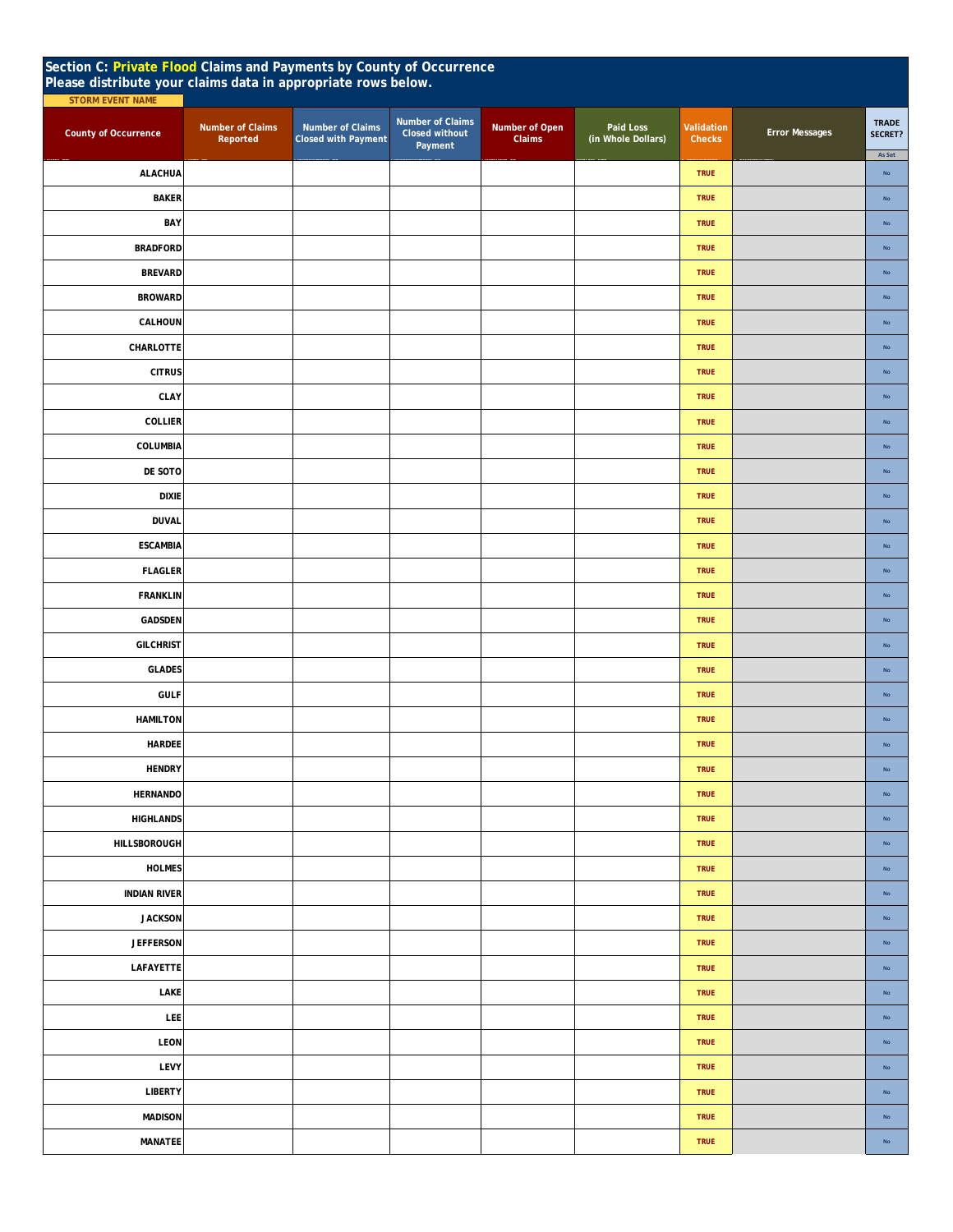| <b>MARION</b>                                        |              |                    |              |   |     | TRUE        | $\mathsf{No}$ |
|------------------------------------------------------|--------------|--------------------|--------------|---|-----|-------------|---------------|
| <b>MARTIN</b>                                        |              |                    |              |   |     | <b>TRUE</b> | $\mathsf{No}$ |
| MIAMI-DADE                                           |              |                    |              |   |     | <b>TRUE</b> | $\mathsf{No}$ |
| <b>MONROE</b>                                        |              |                    |              |   |     | <b>TRUE</b> | $\mathsf{No}$ |
| NASSAU                                               |              |                    |              |   |     | <b>TRUE</b> | $\mathsf{No}$ |
| <b>OKALOOSA</b>                                      |              |                    |              |   |     | <b>TRUE</b> | $\mathsf{No}$ |
| OKEECHOBEE                                           |              |                    |              |   |     | <b>TRUE</b> | $\mathsf{No}$ |
| ORANGE                                               |              |                    |              |   |     | <b>TRUE</b> | $\mathsf{No}$ |
| OSCEOLA                                              |              |                    |              |   |     | <b>TRUE</b> | $\mathsf{No}$ |
| PALM BEACH                                           |              |                    |              |   |     | <b>TRUE</b> | $\mathsf{No}$ |
| PASCO                                                |              |                    |              |   |     | TRUE        | $\mathsf{No}$ |
| <b>PINELLAS</b>                                      |              |                    |              |   |     | TRUE        | $\mathsf{No}$ |
| <b>POLK</b>                                          |              |                    |              |   |     | <b>TRUE</b> | $\mathsf{No}$ |
| PUTNAM                                               |              |                    |              |   |     | <b>TRUE</b> | $\mathsf{No}$ |
| <b>SANTA ROSA</b>                                    |              |                    |              |   |     | <b>TRUE</b> | $\mathsf{No}$ |
| SARASOTA                                             |              |                    |              |   |     | <b>TRUE</b> | $\mathsf{No}$ |
| <b>SEMINOLE</b>                                      |              |                    |              |   |     | <b>TRUE</b> | $\mathsf{No}$ |
| ST JOHNS                                             |              |                    |              |   |     | <b>TRUE</b> | $\mathsf{No}$ |
| <b>ST LUCIE</b>                                      |              |                    |              |   |     | <b>TRUE</b> | $\mathsf{No}$ |
| <b>SUMTER</b>                                        |              |                    |              |   |     | <b>TRUE</b> | $\mathsf{No}$ |
| SUWANNEE                                             |              |                    |              |   |     | <b>TRUE</b> | $\mathsf{No}$ |
| <b>TAYLOR</b>                                        |              |                    |              |   |     | <b>TRUE</b> | $\mathsf{No}$ |
| <b>UNION</b>                                         |              |                    |              |   |     | <b>TRUE</b> | $\mathsf{No}$ |
| VOLUSIA                                              |              |                    |              |   |     | TRUE        | $\mathsf{No}$ |
| WAKULLA                                              |              |                    |              |   |     | TRUE        | $\mathsf{No}$ |
| <b>WALTON</b>                                        |              |                    |              |   |     | TRUE        | $\mathsf{No}$ |
| <b>WASHINGTON</b>                                    |              |                    |              |   |     | TRUE        | $\mathsf{No}$ |
| County of Occurrence<br>Unknown at Time of Reporting |              |                    |              |   |     | <b>TRUE</b> | $\mathsf{No}$ |
| <b>Statewide Total</b><br>(Auto-Calculated)          | $\mathbf{0}$ | $\pmb{\mathsf{O}}$ | $\mathbf{0}$ | 0 | \$0 |             |               |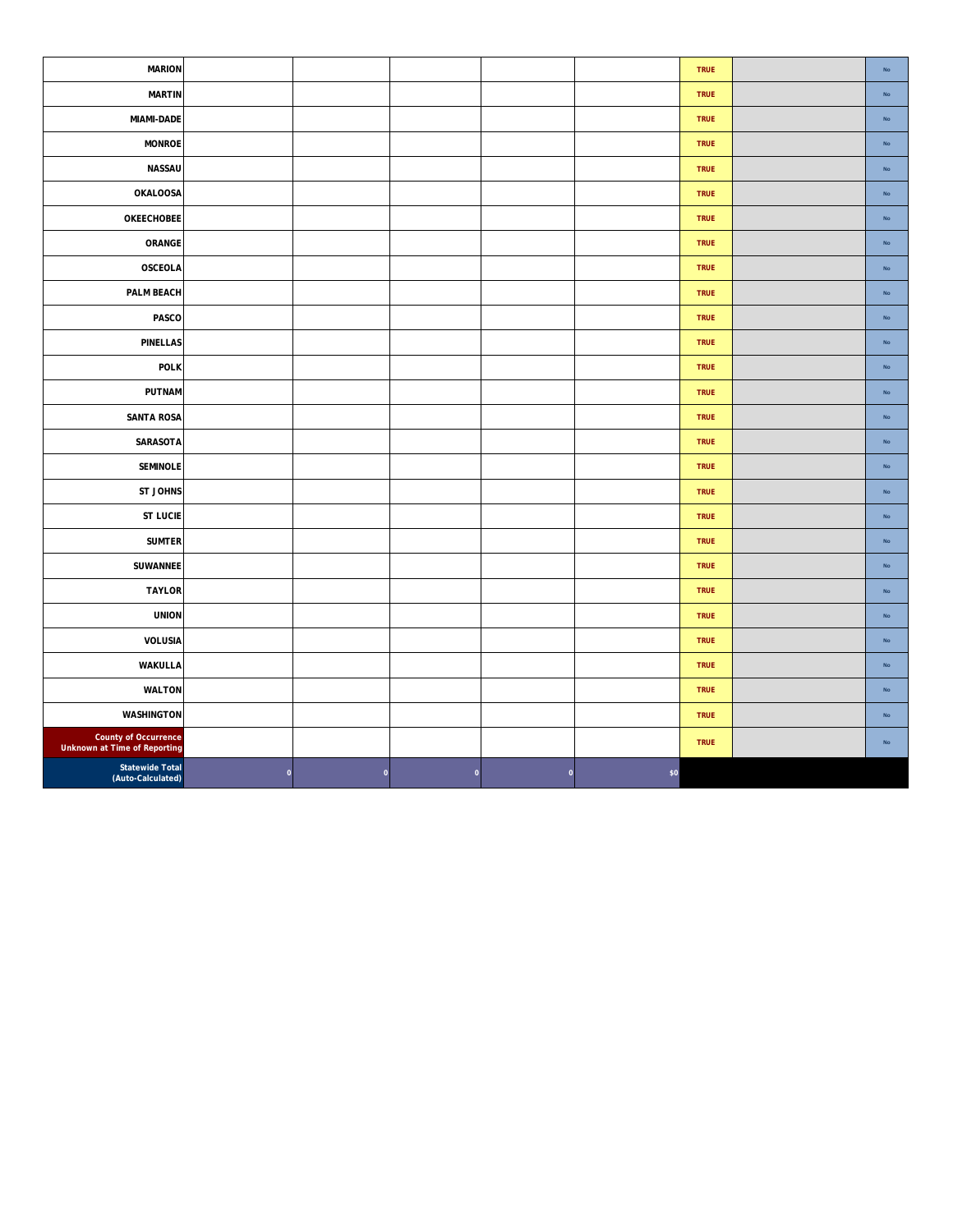| Section C: Business Interruption Claims and Payments by County of Occurrence<br>Please distribute your claims data in appropriate rows below.<br><b>STORM EVENT NAME</b> |                                     |                                                   |                                               |                          |                                 |                      |                       |                                   |
|--------------------------------------------------------------------------------------------------------------------------------------------------------------------------|-------------------------------------|---------------------------------------------------|-----------------------------------------------|--------------------------|---------------------------------|----------------------|-----------------------|-----------------------------------|
| <b>County of Occurrence</b>                                                                                                                                              | <b>Number of Claims</b><br>Reported | Number of Claims<br><b>Closed with</b><br>Payment | Number of Claims<br>Closed without<br>Payment | Number of Open<br>Claims | Paid Loss<br>(in Whole Dollars) | Validation<br>Checks | <b>Error Messages</b> | <b>TRADE</b><br>SECRET?<br>As Set |
| <b>ALACHUA</b>                                                                                                                                                           |                                     |                                                   |                                               |                          |                                 | <b>TRUE</b>          |                       | No                                |
| <b>BAKER</b>                                                                                                                                                             |                                     |                                                   |                                               |                          |                                 | <b>TRUE</b>          |                       | $\mathsf{No}$                     |
| BAY                                                                                                                                                                      |                                     |                                                   |                                               |                          |                                 | <b>TRUE</b>          |                       | <b>No</b>                         |
| <b>BRADFORD</b>                                                                                                                                                          |                                     |                                                   |                                               |                          |                                 | <b>TRUE</b>          |                       | <b>No</b>                         |
| <b>BREVARD</b>                                                                                                                                                           |                                     |                                                   |                                               |                          |                                 | <b>TRUE</b>          |                       | $\mathsf{No}$                     |
| <b>BROWARD</b>                                                                                                                                                           |                                     |                                                   |                                               |                          |                                 | <b>TRUE</b>          |                       | $\mathsf{No}$                     |
| CALHOUN                                                                                                                                                                  |                                     |                                                   |                                               |                          |                                 | <b>TRUE</b>          |                       | No                                |
| CHARLOTTE                                                                                                                                                                |                                     |                                                   |                                               |                          |                                 | <b>TRUE</b>          |                       | $\mathsf{No}$                     |
| <b>CITRUS</b>                                                                                                                                                            |                                     |                                                   |                                               |                          |                                 | <b>TRUE</b>          |                       | $\mathsf{No}$                     |
| CLAY                                                                                                                                                                     |                                     |                                                   |                                               |                          |                                 | <b>TRUE</b>          |                       | $\mathsf{No}$                     |
| <b>COLLIER</b>                                                                                                                                                           |                                     |                                                   |                                               |                          |                                 | <b>TRUE</b>          |                       | $\mathsf{No}$                     |
| COLUMBIA                                                                                                                                                                 |                                     |                                                   |                                               |                          |                                 | <b>TRUE</b>          |                       | $\mathsf{No}$                     |
| DE SOTO                                                                                                                                                                  |                                     |                                                   |                                               |                          |                                 | <b>TRUE</b>          |                       | $\mathsf{No}$                     |
| <b>DIXIE</b>                                                                                                                                                             |                                     |                                                   |                                               |                          |                                 | <b>TRUE</b>          |                       | $\mathsf{No}$                     |
| <b>DUVAL</b>                                                                                                                                                             |                                     |                                                   |                                               |                          |                                 | <b>TRUE</b>          |                       | No                                |
| <b>ESCAMBIA</b>                                                                                                                                                          |                                     |                                                   |                                               |                          |                                 | <b>TRUE</b>          |                       | $\mathsf{No}$                     |
| <b>FLAGLER</b>                                                                                                                                                           |                                     |                                                   |                                               |                          |                                 | <b>TRUE</b>          |                       | $\mathsf{No}$                     |
| <b>FRANKLIN</b>                                                                                                                                                          |                                     |                                                   |                                               |                          |                                 | <b>TRUE</b>          |                       | $\mathsf{No}$                     |
| <b>GADSDEN</b>                                                                                                                                                           |                                     |                                                   |                                               |                          |                                 | <b>TRUE</b>          |                       | $\mathsf{No}$                     |
| <b>GILCHRIST</b>                                                                                                                                                         |                                     |                                                   |                                               |                          |                                 | <b>TRUE</b>          |                       | No                                |
| <b>GLADES</b>                                                                                                                                                            |                                     |                                                   |                                               |                          |                                 | <b>TRUE</b>          |                       | $\mathsf{No}$                     |
| <b>GULF</b>                                                                                                                                                              |                                     |                                                   |                                               |                          |                                 | <b>TRUE</b>          |                       | <b>No</b>                         |
| <b>HAMILTON</b>                                                                                                                                                          |                                     |                                                   |                                               |                          |                                 | <b>TRUE</b>          |                       | No                                |
| HARDEE                                                                                                                                                                   |                                     |                                                   |                                               |                          |                                 | <b>TRUE</b>          |                       | No                                |
| <b>HENDRY</b>                                                                                                                                                            |                                     |                                                   |                                               |                          |                                 | <b>TRUE</b>          |                       | $\mathsf{No}$                     |
| <b>HERNANDO</b>                                                                                                                                                          |                                     |                                                   |                                               |                          |                                 | <b>TRUE</b>          |                       | $\mathsf{No}$                     |
| <b>HIGHLANDS</b>                                                                                                                                                         |                                     |                                                   |                                               |                          |                                 | <b>TRUE</b>          |                       | $\mathsf{No}$                     |
| HILLSBOROUGH                                                                                                                                                             |                                     |                                                   |                                               |                          |                                 | <b>TRUE</b>          |                       | $\mathsf{No}$                     |
| <b>HOLMES</b>                                                                                                                                                            |                                     |                                                   |                                               |                          |                                 | <b>TRUE</b>          |                       | $\mathsf{No}$                     |
| <b>INDIAN RIVER</b>                                                                                                                                                      |                                     |                                                   |                                               |                          |                                 | <b>TRUE</b>          |                       | $\mathsf{No}$                     |
| <b>JACKSON</b>                                                                                                                                                           |                                     |                                                   |                                               |                          |                                 | <b>TRUE</b>          |                       | $\mathsf{No}$                     |
| <b>JEFFERSON</b>                                                                                                                                                         |                                     |                                                   |                                               |                          |                                 | <b>TRUE</b>          |                       | $\mathsf{No}$                     |
| LAFAYETTE                                                                                                                                                                |                                     |                                                   |                                               |                          |                                 | <b>TRUE</b>          |                       | $\mathsf{No}$                     |
| LAKE                                                                                                                                                                     |                                     |                                                   |                                               |                          |                                 | <b>TRUE</b>          |                       | $\mathsf{No}$                     |
| LEE                                                                                                                                                                      |                                     |                                                   |                                               |                          |                                 | <b>TRUE</b>          |                       | $\mathsf{No}$                     |
| <b>LEON</b>                                                                                                                                                              |                                     |                                                   |                                               |                          |                                 | <b>TRUE</b>          |                       | $\mathsf{No}$                     |
| LEVY                                                                                                                                                                     |                                     |                                                   |                                               |                          |                                 | <b>TRUE</b>          |                       | $\mathsf{No}$                     |
| <b>LIBERTY</b>                                                                                                                                                           |                                     |                                                   |                                               |                          |                                 | <b>TRUE</b>          |                       | $\mathsf{No}$                     |
| <b>MADISON</b>                                                                                                                                                           |                                     |                                                   |                                               |                          |                                 | <b>TRUE</b>          |                       | $\mathsf{No}$                     |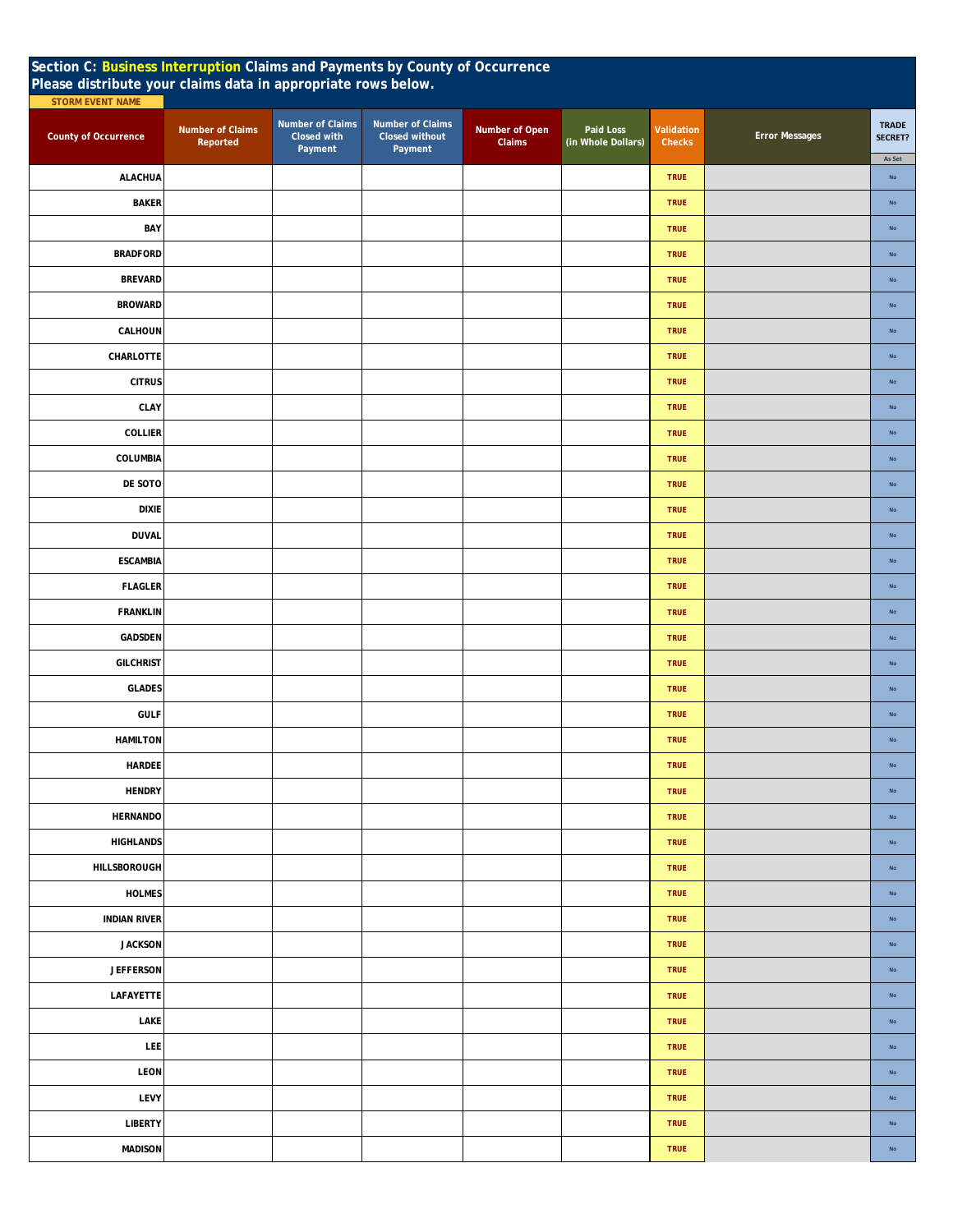| MANATEE                                              |         |         |             |             |        | TRUE        | $\mathsf{No}$ |
|------------------------------------------------------|---------|---------|-------------|-------------|--------|-------------|---------------|
| <b>MARION</b>                                        |         |         |             |             |        | <b>TRUE</b> | $\mathsf{No}$ |
| <b>MARTIN</b>                                        |         |         |             |             |        | <b>TRUE</b> | $\mathsf{No}$ |
| MIAMI-DADE                                           |         |         |             |             |        | <b>TRUE</b> | $\mathsf{No}$ |
| <b>MONROE</b>                                        |         |         |             |             |        | <b>TRUE</b> | No            |
| NASSAU                                               |         |         |             |             |        | TRUE        | $\mathsf{No}$ |
| OKALOOSA                                             |         |         |             |             |        | TRUE        | $\mathsf{No}$ |
| OKEECHOBEE                                           |         |         |             |             |        | TRUE        | $\mathsf{No}$ |
| ORANGE                                               |         |         |             |             |        | TRUE        | No            |
| OSCEOLA                                              |         |         |             |             |        | <b>TRUE</b> | $\mathsf{No}$ |
| PALM BEACH                                           |         |         |             |             |        | TRUE        | No            |
| PASCO                                                |         |         |             |             |        | <b>TRUE</b> | $\mathsf{No}$ |
| <b>PINELLAS</b>                                      |         |         |             |             |        | <b>TRUE</b> | $\mathsf{No}$ |
| <b>POLK</b>                                          |         |         |             |             |        | TRUE        | $\mathsf{No}$ |
| PUTNAM                                               |         |         |             |             |        | <b>TRUE</b> | $\mathsf{No}$ |
| <b>SANTA ROSA</b>                                    |         |         |             |             |        | TRUE        | $\mathsf{No}$ |
| SARASOTA                                             |         |         |             |             |        | <b>TRUE</b> | $\mathsf{No}$ |
| <b>SEMINOLE</b>                                      |         |         |             |             |        | <b>TRUE</b> | No            |
| <b>ST JOHNS</b>                                      |         |         |             |             |        | <b>TRUE</b> | $\mathsf{No}$ |
| <b>ST LUCIE</b>                                      |         |         |             |             |        | TRUE        | $\mathsf{No}$ |
| <b>SUMTER</b>                                        |         |         |             |             |        | TRUE        | $\mathsf{No}$ |
| SUWANNEE                                             |         |         |             |             |        | TRUE        | No            |
| <b>TAYLOR</b>                                        |         |         |             |             |        | TRUE        | $\mathsf{No}$ |
| <b>UNION</b>                                         |         |         |             |             |        | TRUE        | $\mathsf{No}$ |
| VOLUSIA                                              |         |         |             |             |        | <b>TRUE</b> | $\mathsf{No}$ |
| WAKULLA                                              |         |         |             |             |        | TRUE        | $\mathsf{No}$ |
| <b>WALTON</b>                                        |         |         |             |             |        | TRUE        | $\mathsf{No}$ |
| <b>WASHINGTON</b>                                    |         |         |             |             |        | <b>TRUE</b> | $\mathsf{No}$ |
| County of Occurrence<br>Unknown at Time of Reporting |         |         |             |             |        | <b>TRUE</b> | No            |
| <b>Statewide Total</b><br>(Auto-Calculated)          | $\circ$ | $\circ$ | $\mathbf 0$ | $\mathbf 0$ | $$0\,$ |             |               |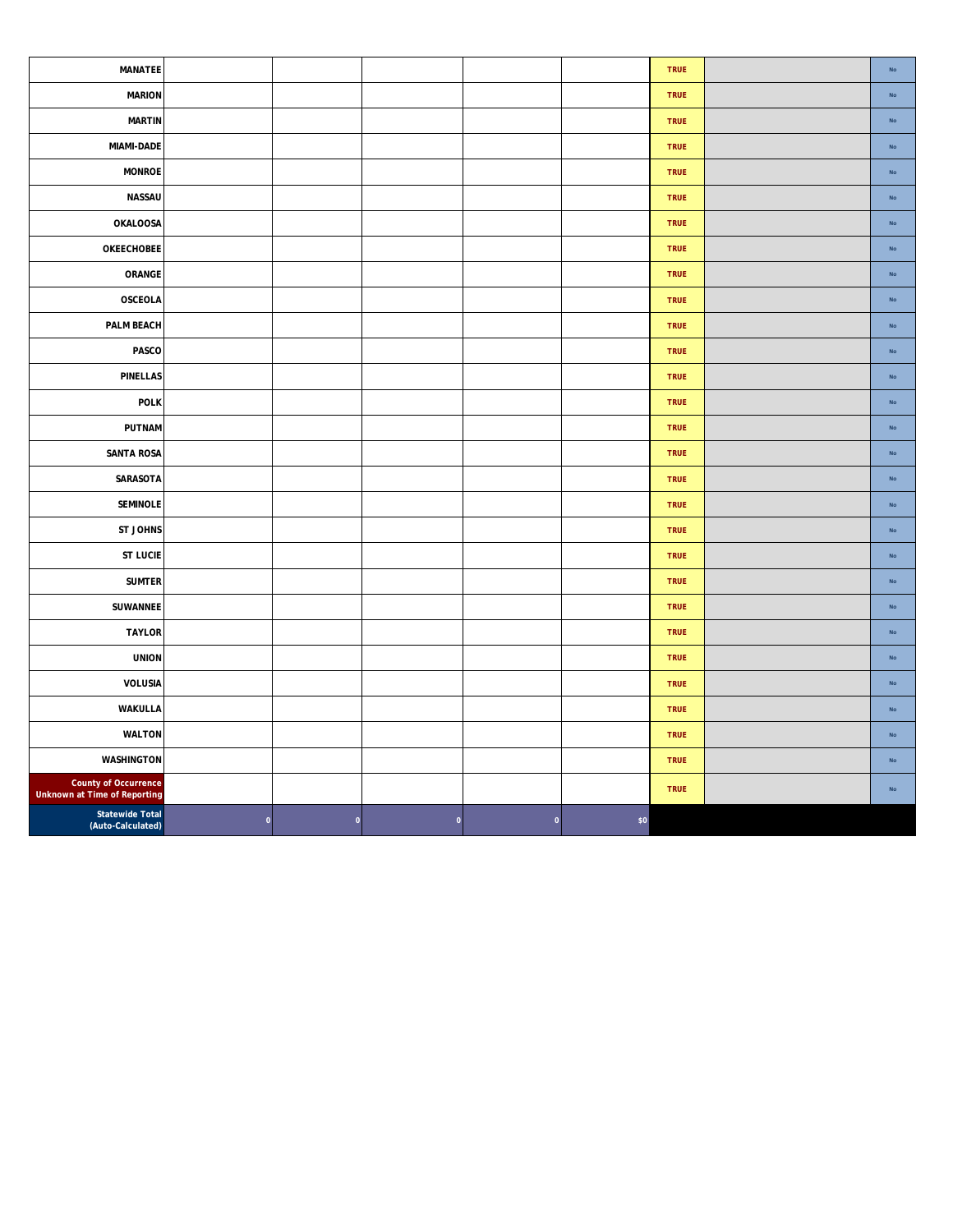| Section C: Other Lines of Business Claims and Payments by County of Occurrence<br>Please distribute your claims data in appropriate rows below.<br><b>STORM EVENT NAME</b> |                              |                                            |                                                      |                          |                                 |                          |                       |                                   |  |
|----------------------------------------------------------------------------------------------------------------------------------------------------------------------------|------------------------------|--------------------------------------------|------------------------------------------------------|--------------------------|---------------------------------|--------------------------|-----------------------|-----------------------------------|--|
| County of Occurrence                                                                                                                                                       | Number of Claims<br>Reported | Number of Claims<br>Closed with<br>Payment | Number of Claims<br><b>Closed without</b><br>Payment | Number of Open<br>Claims | Paid Loss<br>(in Whole Dollars) | <b>Validation Checks</b> | <b>Error Messages</b> | <b>TRADE</b><br>SECRET?<br>As Set |  |
| <b>ALACHUA</b>                                                                                                                                                             |                              |                                            |                                                      |                          |                                 | <b>TRUE</b>              |                       | <b>No</b>                         |  |
| <b>BAKER</b>                                                                                                                                                               |                              |                                            |                                                      |                          |                                 | <b>TRUE</b>              |                       | No                                |  |
| BAY                                                                                                                                                                        |                              |                                            |                                                      |                          |                                 | <b>TRUE</b>              |                       | No                                |  |
| <b>BRADFORD</b>                                                                                                                                                            |                              |                                            |                                                      |                          |                                 | <b>TRUE</b>              |                       | <b>No</b>                         |  |
| <b>BREVARD</b>                                                                                                                                                             |                              |                                            |                                                      |                          |                                 | <b>TRUE</b>              |                       | No                                |  |
| <b>BROWARD</b>                                                                                                                                                             |                              |                                            |                                                      |                          |                                 | <b>TRUE</b>              |                       | No                                |  |
| CALHOUN                                                                                                                                                                    |                              |                                            |                                                      |                          |                                 | <b>TRUE</b>              |                       | $\mathsf{No}$                     |  |
| CHARLOTTE                                                                                                                                                                  |                              |                                            |                                                      |                          |                                 | <b>TRUE</b>              |                       | No                                |  |
| <b>CITRUS</b>                                                                                                                                                              |                              |                                            |                                                      |                          |                                 | <b>TRUE</b>              |                       | No                                |  |
| CLAY                                                                                                                                                                       |                              |                                            |                                                      |                          |                                 | <b>TRUE</b>              |                       | $\mathsf{No}$                     |  |
| COLLIER                                                                                                                                                                    |                              |                                            |                                                      |                          |                                 | <b>TRUE</b>              |                       | No                                |  |
| COLUMBIA                                                                                                                                                                   |                              |                                            |                                                      |                          |                                 | <b>TRUE</b>              |                       | No                                |  |
| DE SOTO                                                                                                                                                                    |                              |                                            |                                                      |                          |                                 | <b>TRUE</b>              |                       | $\mathsf{No}$                     |  |
| <b>DIXIE</b>                                                                                                                                                               |                              |                                            |                                                      |                          |                                 | <b>TRUE</b>              |                       | <b>No</b>                         |  |
| <b>DUVAL</b>                                                                                                                                                               |                              |                                            |                                                      |                          |                                 | <b>TRUE</b>              |                       | <b>No</b>                         |  |
| <b>ESCAMBIA</b>                                                                                                                                                            |                              |                                            |                                                      |                          |                                 | <b>TRUE</b>              |                       | $\mathsf{No}$                     |  |
| <b>FLAGLER</b>                                                                                                                                                             |                              |                                            |                                                      |                          |                                 | <b>TRUE</b>              |                       | <b>No</b>                         |  |
| <b>FRANKLIN</b>                                                                                                                                                            |                              |                                            |                                                      |                          |                                 | <b>TRUE</b>              |                       | <b>No</b>                         |  |
| GADSDEN                                                                                                                                                                    |                              |                                            |                                                      |                          |                                 | <b>TRUE</b>              |                       | No                                |  |
| <b>GILCHRIST</b>                                                                                                                                                           |                              |                                            |                                                      |                          |                                 | <b>TRUE</b>              |                       | <b>No</b>                         |  |
| <b>GLADES</b>                                                                                                                                                              |                              |                                            |                                                      |                          |                                 | <b>TRUE</b>              |                       | $\mathsf{No}$                     |  |
| <b>GULF</b>                                                                                                                                                                |                              |                                            |                                                      |                          |                                 | <b>TRUE</b>              |                       | No                                |  |
| <b>HAMILTON</b>                                                                                                                                                            |                              |                                            |                                                      |                          |                                 | <b>TRUE</b>              |                       | <b>No</b>                         |  |
| <b>HARDEE</b>                                                                                                                                                              |                              |                                            |                                                      |                          |                                 | <b>TRUE</b>              |                       | No                                |  |
| <b>HENDRY</b>                                                                                                                                                              |                              |                                            |                                                      |                          |                                 | TRUE                     |                       | $\mathsf{No}$                     |  |
| <b>HERNANDO</b>                                                                                                                                                            |                              |                                            |                                                      |                          |                                 | <b>TRUE</b>              |                       | No                                |  |
| <b>HIGHLANDS</b>                                                                                                                                                           |                              |                                            |                                                      |                          |                                 | <b>TRUE</b>              |                       | $\mathsf{No}$                     |  |
| HILLSBOROUGH                                                                                                                                                               |                              |                                            |                                                      |                          |                                 | <b>TRUE</b>              |                       | $\mathsf{No}$                     |  |
| <b>HOLMES</b>                                                                                                                                                              |                              |                                            |                                                      |                          |                                 | <b>TRUE</b>              |                       | No                                |  |
| <b>INDIAN RIVER</b>                                                                                                                                                        |                              |                                            |                                                      |                          |                                 | <b>TRUE</b>              |                       | $\mathsf{No}$                     |  |
| <b>JACKSON</b>                                                                                                                                                             |                              |                                            |                                                      |                          |                                 | <b>TRUE</b>              |                       | No                                |  |
| <b>JEFFERSON</b>                                                                                                                                                           |                              |                                            |                                                      |                          |                                 | <b>TRUE</b>              |                       | No                                |  |
| LAFAYETTE                                                                                                                                                                  |                              |                                            |                                                      |                          |                                 | <b>TRUE</b>              |                       | $\mathsf{No}$                     |  |
| LAKE                                                                                                                                                                       |                              |                                            |                                                      |                          |                                 | <b>TRUE</b>              |                       | $\mathsf{No}$                     |  |
| LEE                                                                                                                                                                        |                              |                                            |                                                      |                          |                                 | <b>TRUE</b>              |                       | No                                |  |
| LEON                                                                                                                                                                       |                              |                                            |                                                      |                          |                                 | <b>TRUE</b>              |                       | $\mathsf{No}$                     |  |
| LEVY                                                                                                                                                                       |                              |                                            |                                                      |                          |                                 | <b>TRUE</b>              |                       | $\mathsf{No}$                     |  |
| <b>LIBERTY</b>                                                                                                                                                             |                              |                                            |                                                      |                          |                                 | <b>TRUE</b>              |                       | $\mathsf{No}$                     |  |
| <b>MADISON</b>                                                                                                                                                             |                              |                                            |                                                      |                          |                                 | TRUE                     |                       | $\mathsf{No}$                     |  |
| <b>MANATEE</b>                                                                                                                                                             |                              |                                            |                                                      |                          |                                 | <b>TRUE</b>              |                       | $\mathsf{No}$                     |  |
| <b>MARION</b>                                                                                                                                                              |                              |                                            |                                                      |                          |                                 | TRUE                     |                       | $\mathsf{No}$                     |  |